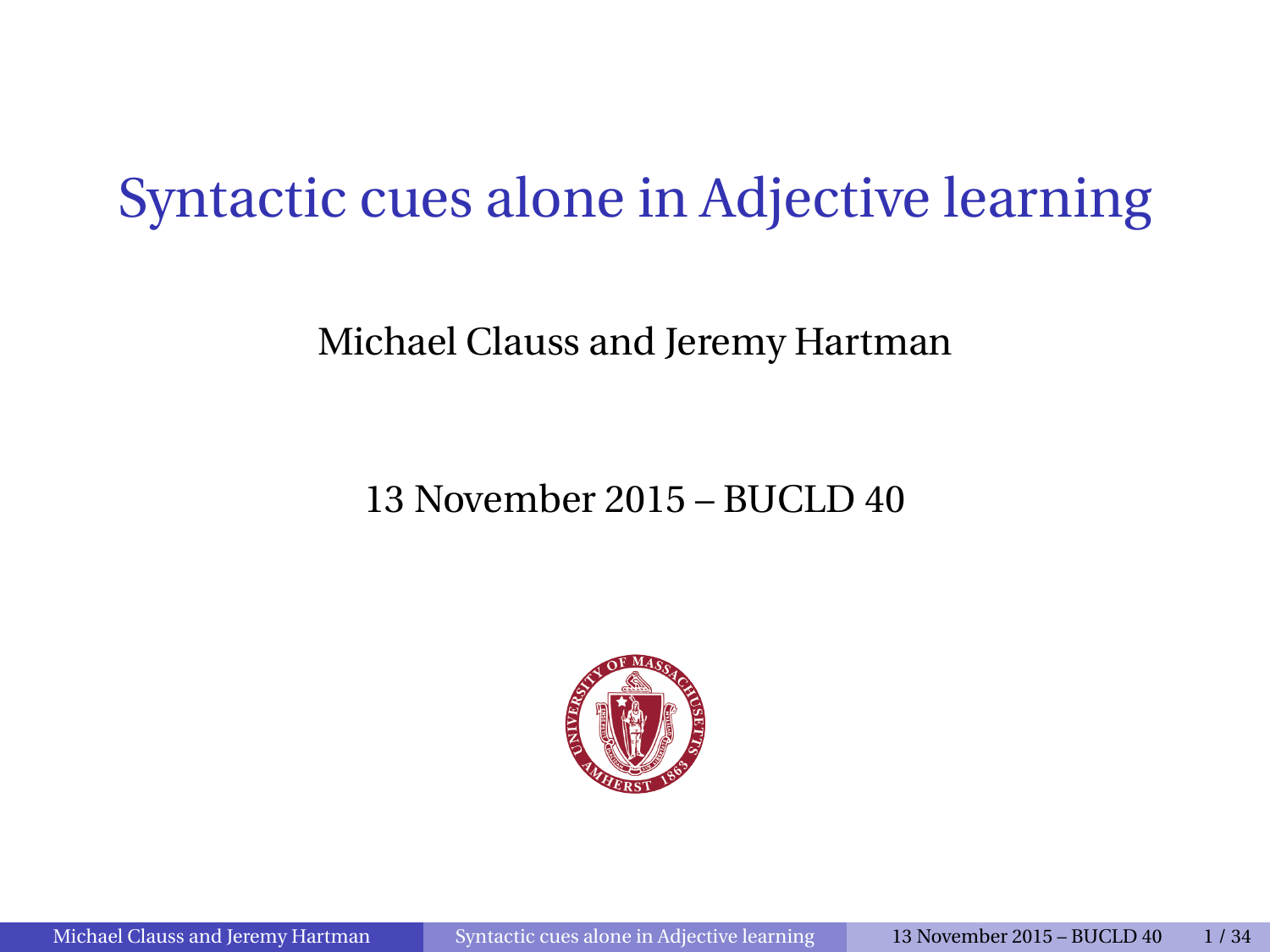# Adjective types

There is a large and diverse set of adjectives in English which can take an infinitival clause as a complement.

(Bresnan 1971, Lasnik and Fiengo 1974, Hartman 2012)

- John is tough to see
- Flowers are pretty to look at
- I am devastated to hear that
- John is eager to see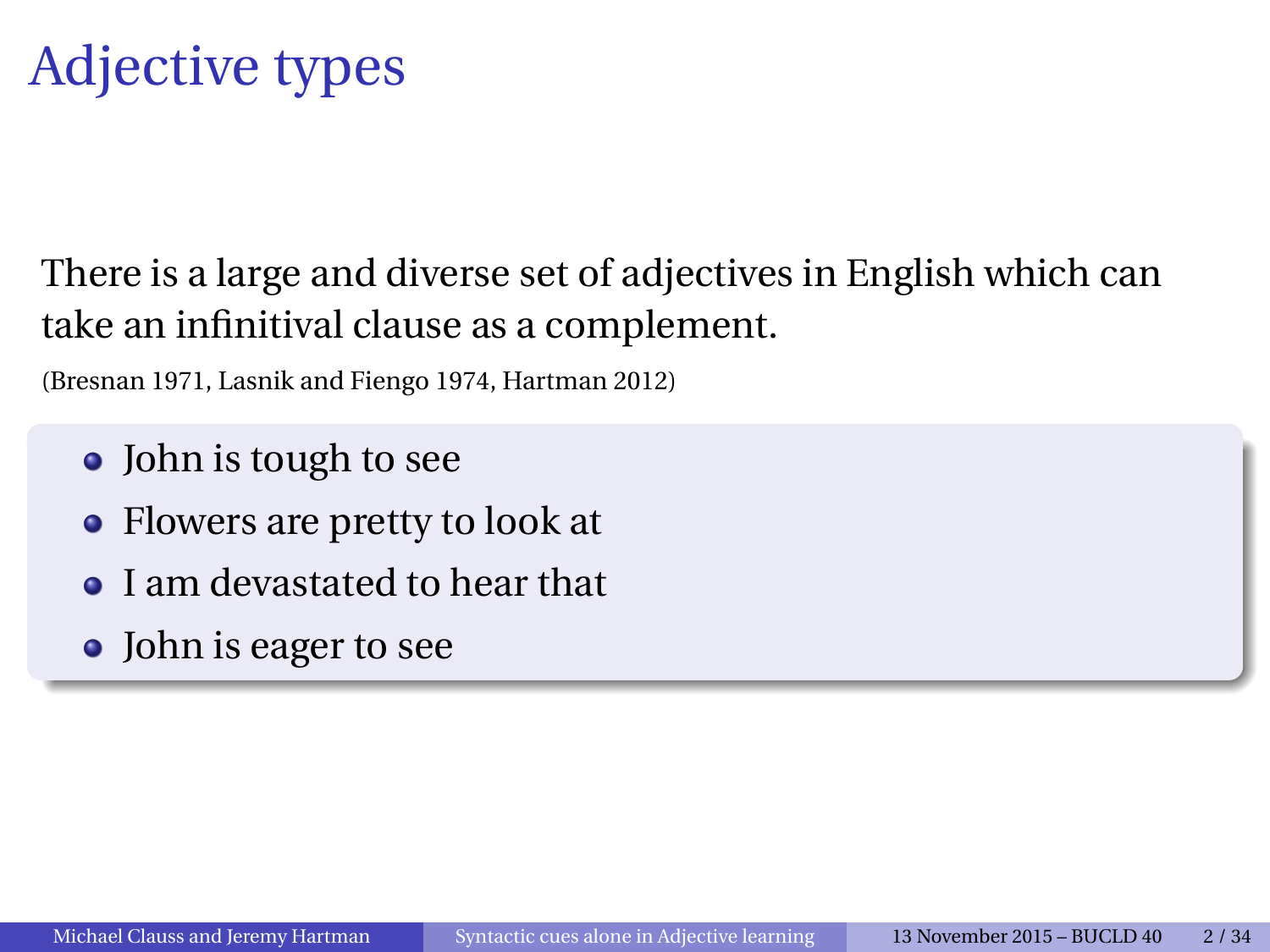One pre-theoretic division among these types is whether the matrix subject is interpreted as embedded subject or object.

- John is tough to see
	- A sentence about seeing John
- John is eager to see
	- A sentence about John seeing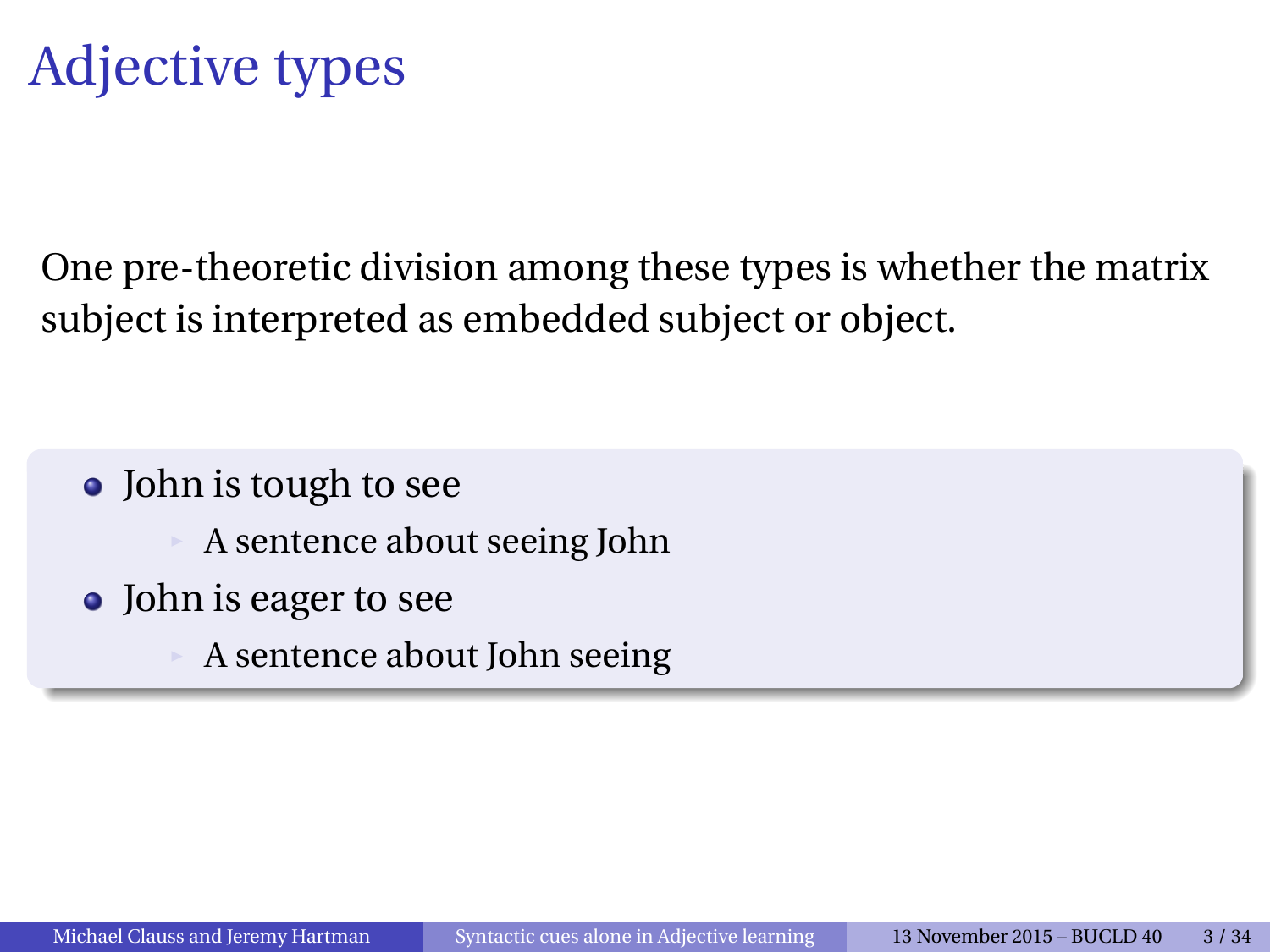# Adjective types

#### We will broadly describe these as Subject- and Object-oriented adjectives

Also "Control" and "Tough" type, though this simplifies a bit.

- John is tough to see
	- John<sub>1</sub> is tough [PRO<sub>arb</sub> to see  $(e_1)$ ]
- John is eager to see
	- John<sub>1</sub> is eager  $[PRO<sub>1</sub>$  to see]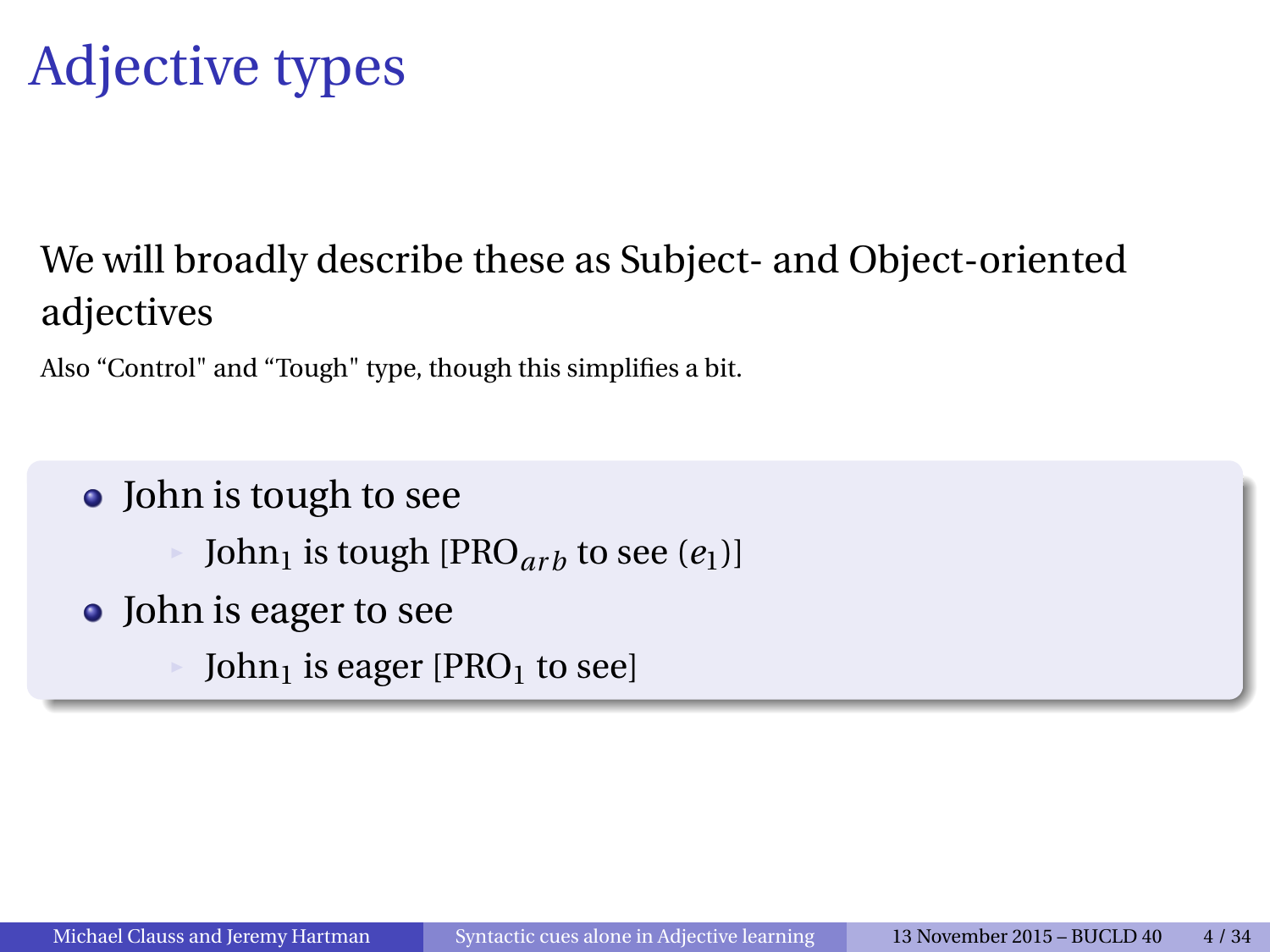An open question: Given this frame, how does one assign a novel adjective to either of these classes?

John is **daxy** to see

- ? John<sub>1</sub> is daxy  $[PRO_{arb}$  to see  $(e_1)]$
- ? John<sub>1</sub> is daxy  $[PRO<sub>1</sub>$  to see]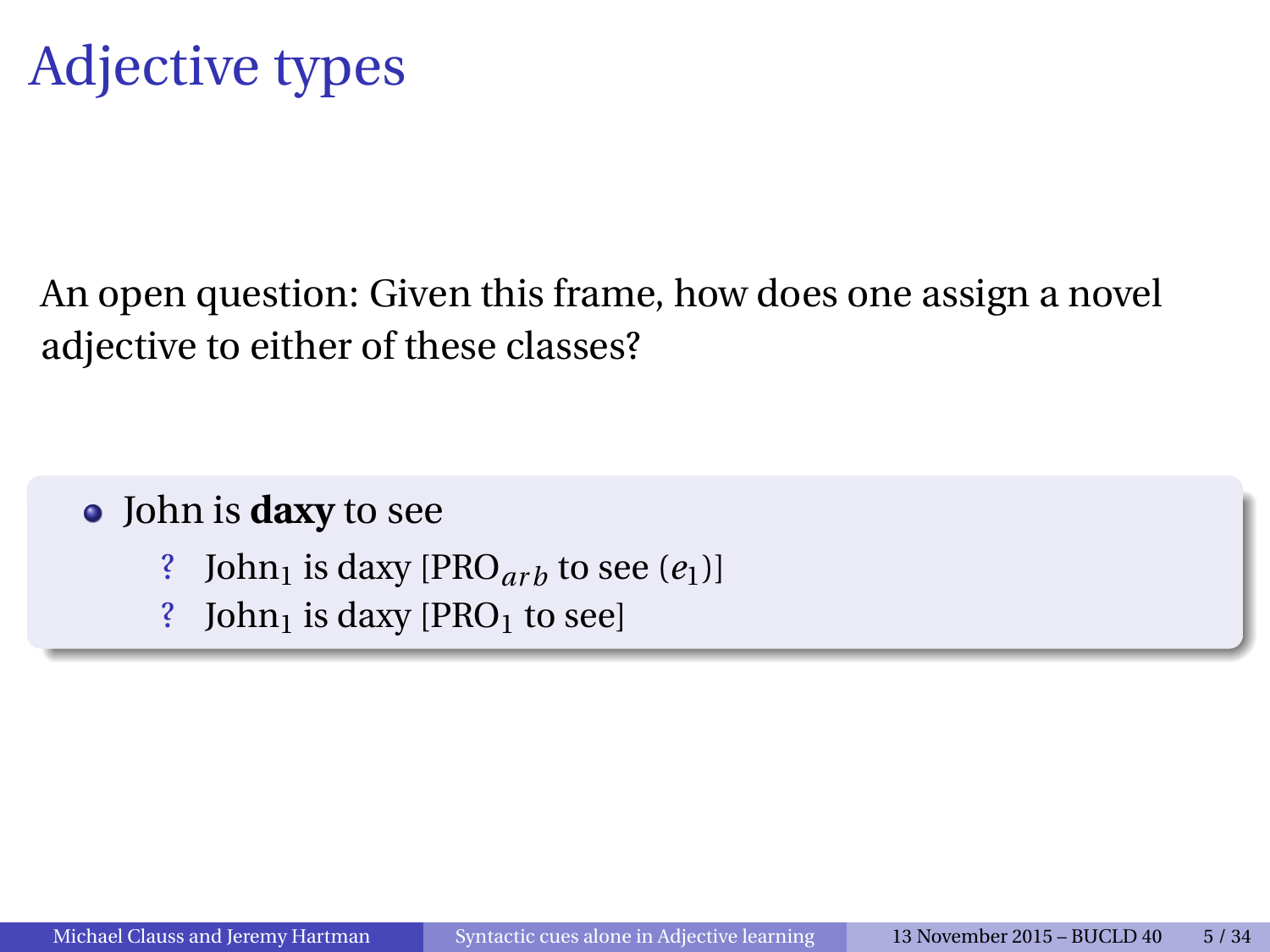# Acquisition of Adjective types

A sizable body of previous acquisition work has shown that children show poor performance in correctly parsing even familiar Tough-type adjectives

C. Chomsky 1969, Solan 1978, Anderson 2005

• John is tough to see

- Adult: John<sub>1</sub> is tough [PRO<sub>arb</sub> to see  $(e_1)$ ]
- Child: John<sub>1</sub> is tough [PRO<sub>1</sub> to see]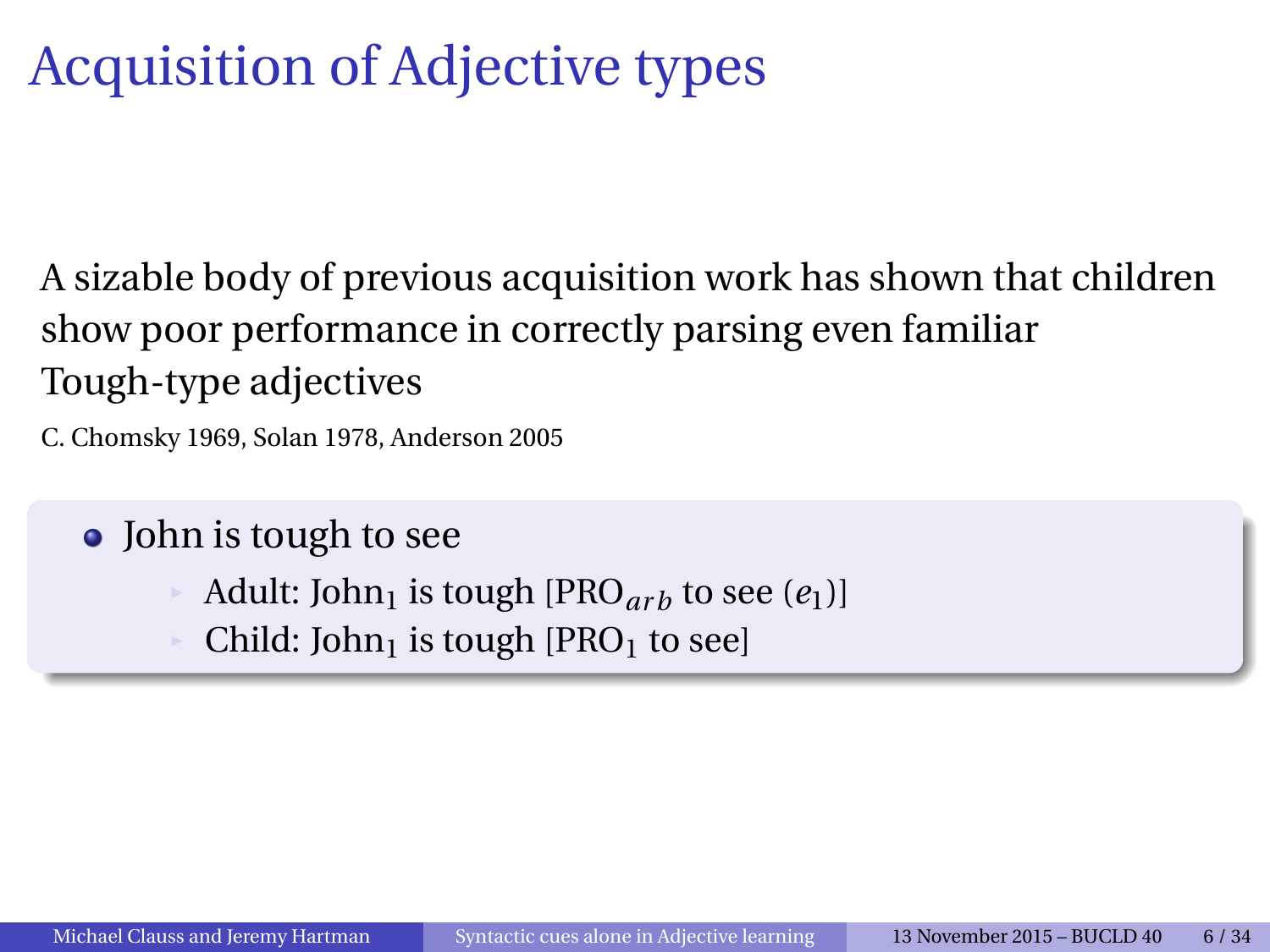# Acquisition of Adjective types

However, recent work by Becker et al (2012) and Becker (2015) has claimed that certain semantic cues used during nonce word training – namely, animacy – can inform children of the syntactic type of novel adjectives.

- Apples are daxy to draw
	- Apples<sub>1</sub> are daxy [PRO<sub>arb</sub> to draw  $(e_1)$ ]
- The policeman is daxy to draw
	- The policeman<sub>1</sub> is daxy [PRO<sub>1</sub> to draw]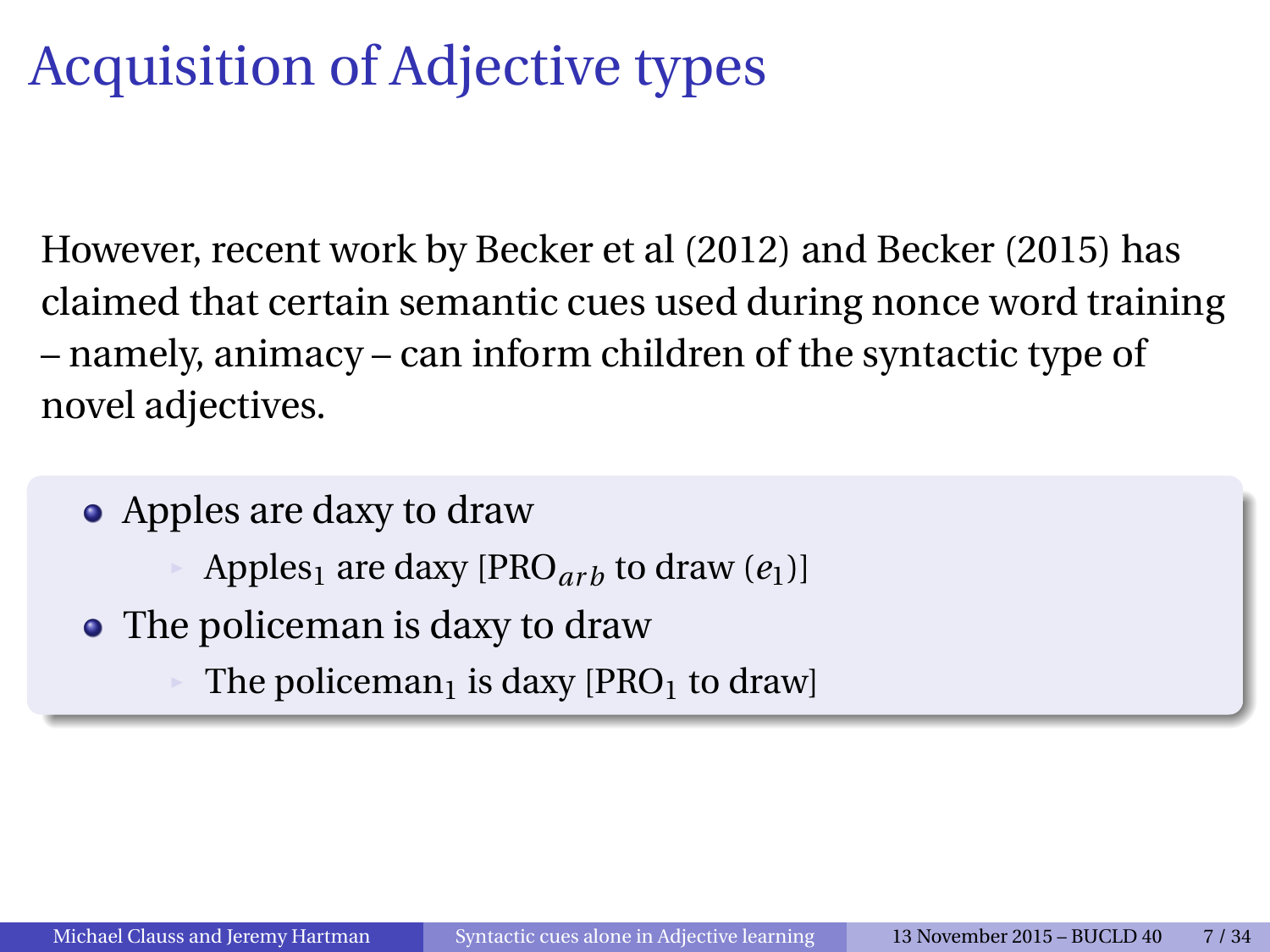# Acquisition of Adjective types

What other cues could learners use in disambiguating?

And, would they be more or less reliable cues?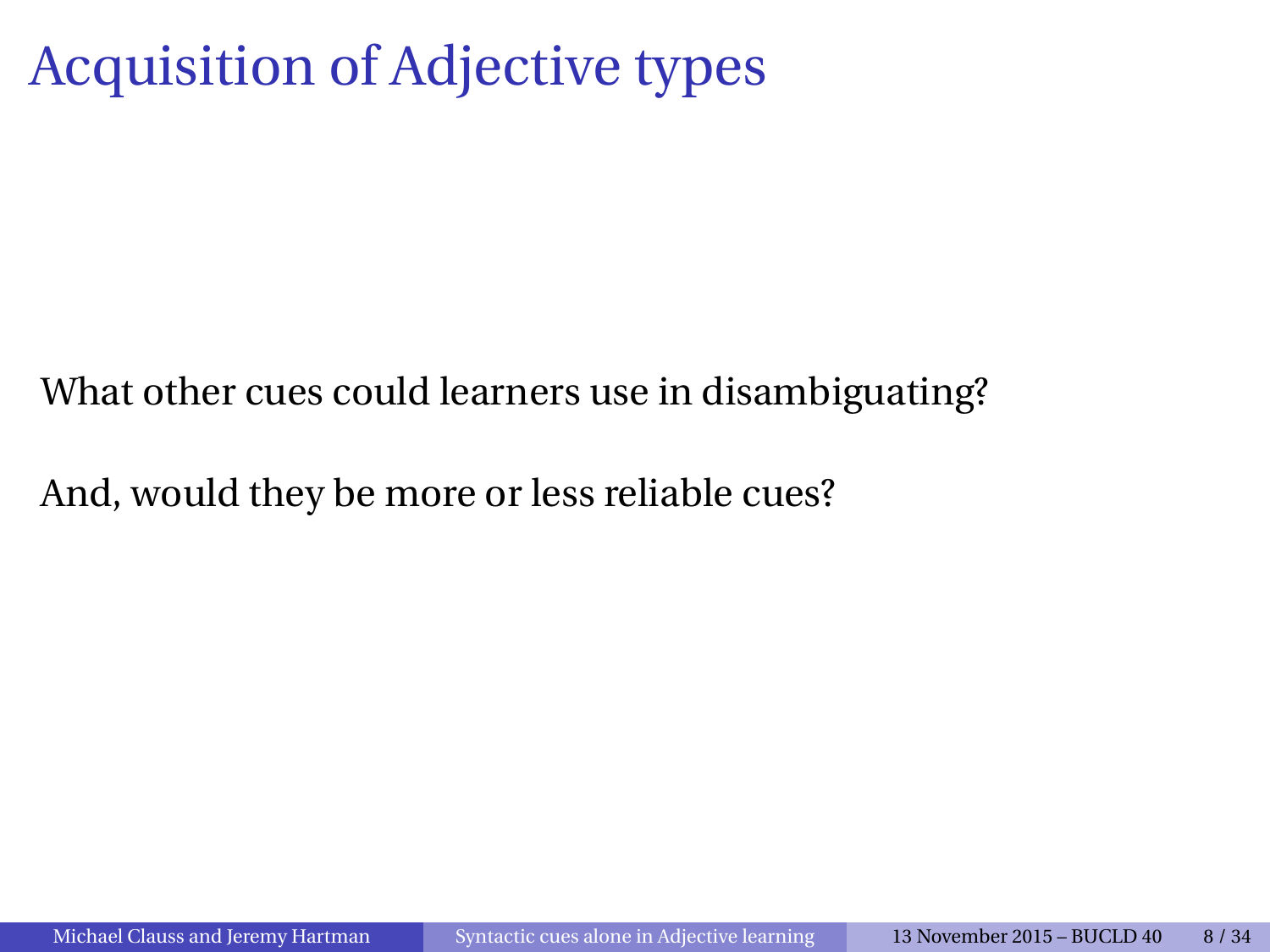# Syntactic cues

An observation: Different adjective types go with different syntactic frames.

- a John is eager/easy to see **Ambiguous**
- b It's **easy**/\*eager to see John **Expletive**
- c John is \*easy/**eager** to see Bill Filled Object gap
- d John is **easy**/\*eager to look at
	- Obligatorily transitive verb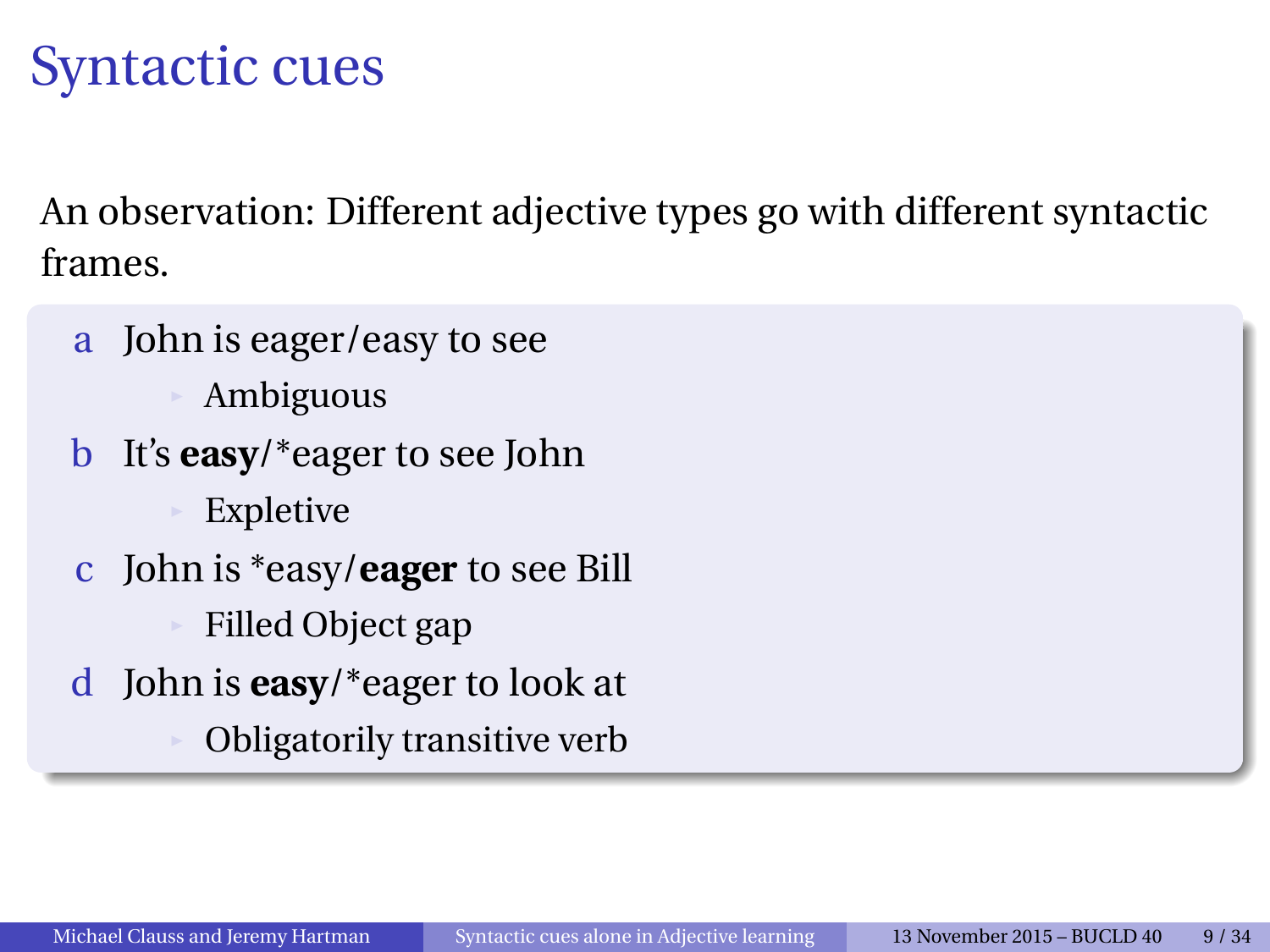# Syntactic cues

This gives clues about the nature of novel adjectives

- a John is daxy to see
	- **Ambiguous**
- b It's daxy to see John
	- John<sub>1</sub> is daxy [PRO<sub>arb</sub> to see  $(e_1)$ ]
- c John is daxy to see Bill
	- John<sub>1</sub> is daxy [PRO<sub>1</sub> to see]
- d John is daxy to look at
	- John<sub>1</sub> is daxy [PRO<sub>arb</sub> to see  $(e_1)$ ]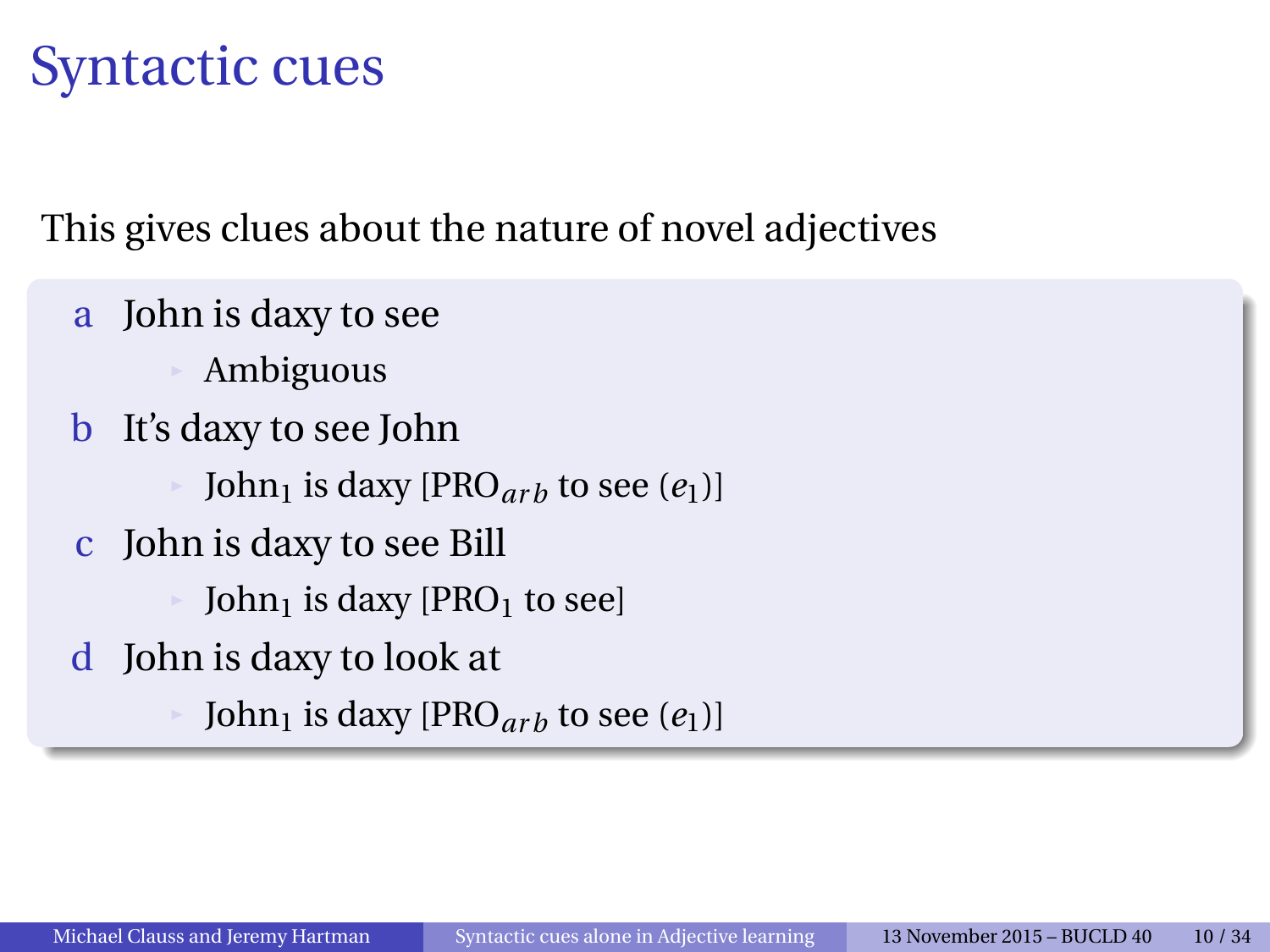### Syntactic cues

### The question

Is hearing a novel adjective in a disambiguating frame sufficient information to determine the syntactic type of that adjective?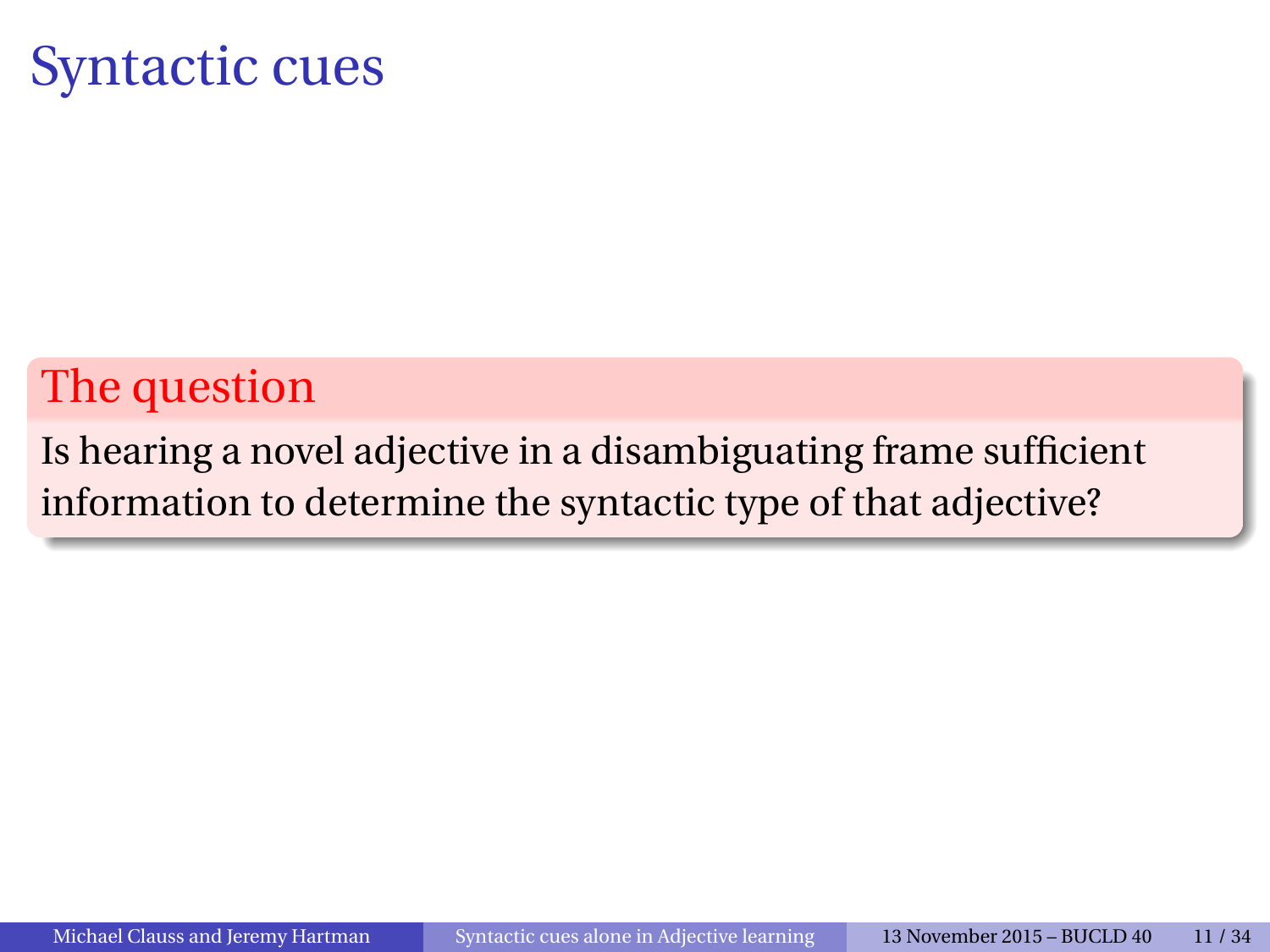To answer this question, we designed a nonce learning experiment manipulating syntactic frames during training.

- Participants heard the novel adjective **daxy** either in only the ambiguous frame or also in one of the disambiguating frames.
- They were then asked for a series of pictures, <sup>œ</sup> *Here is an (x) and a (y); which one is daxy to (verb)?*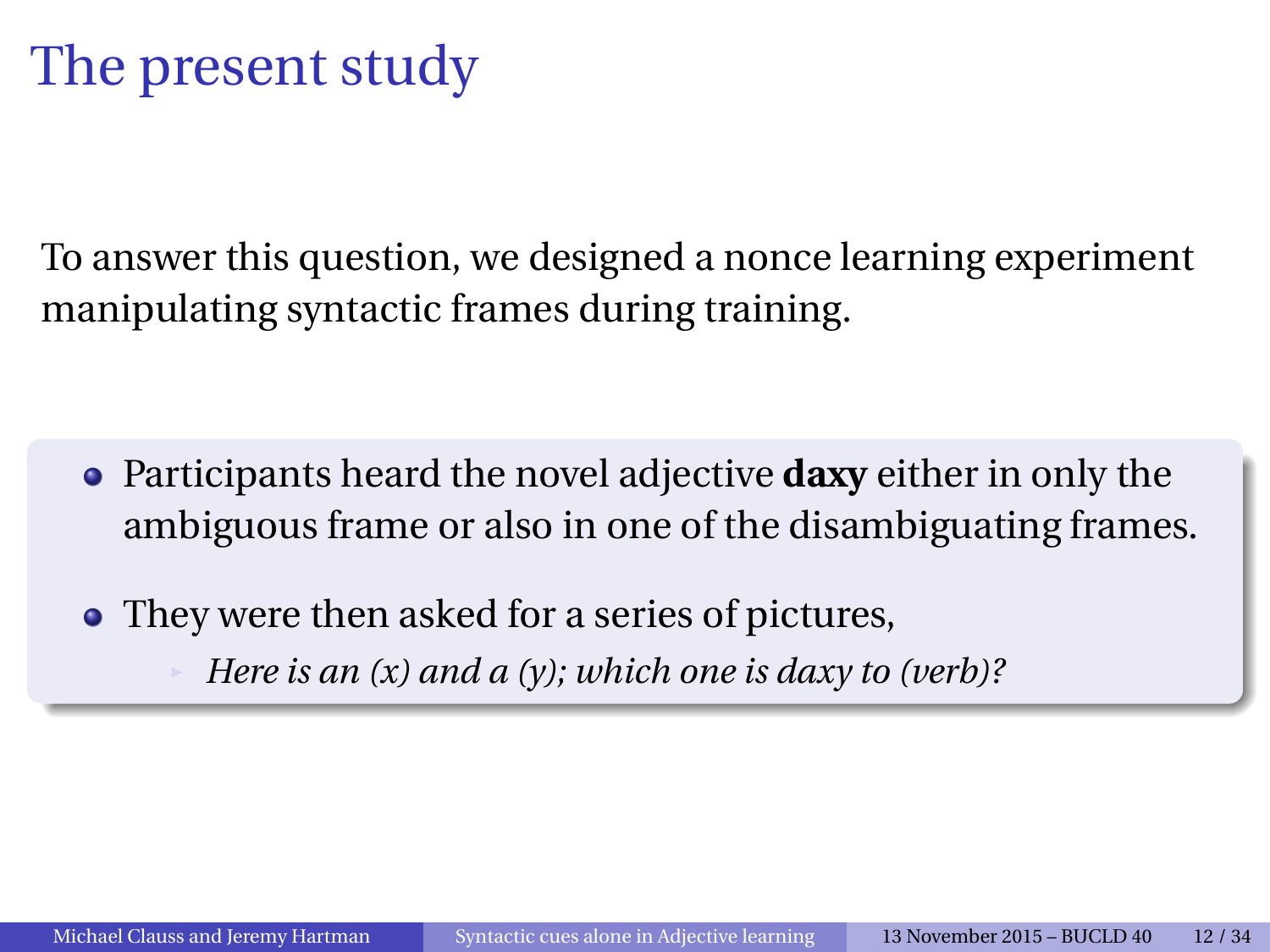

In this picture...

- a John is daxy to see...
- b It's daxy to see John...
- c John is daxy to see Tom...
- d John is daxy to look at...
- ... John is daxy to see.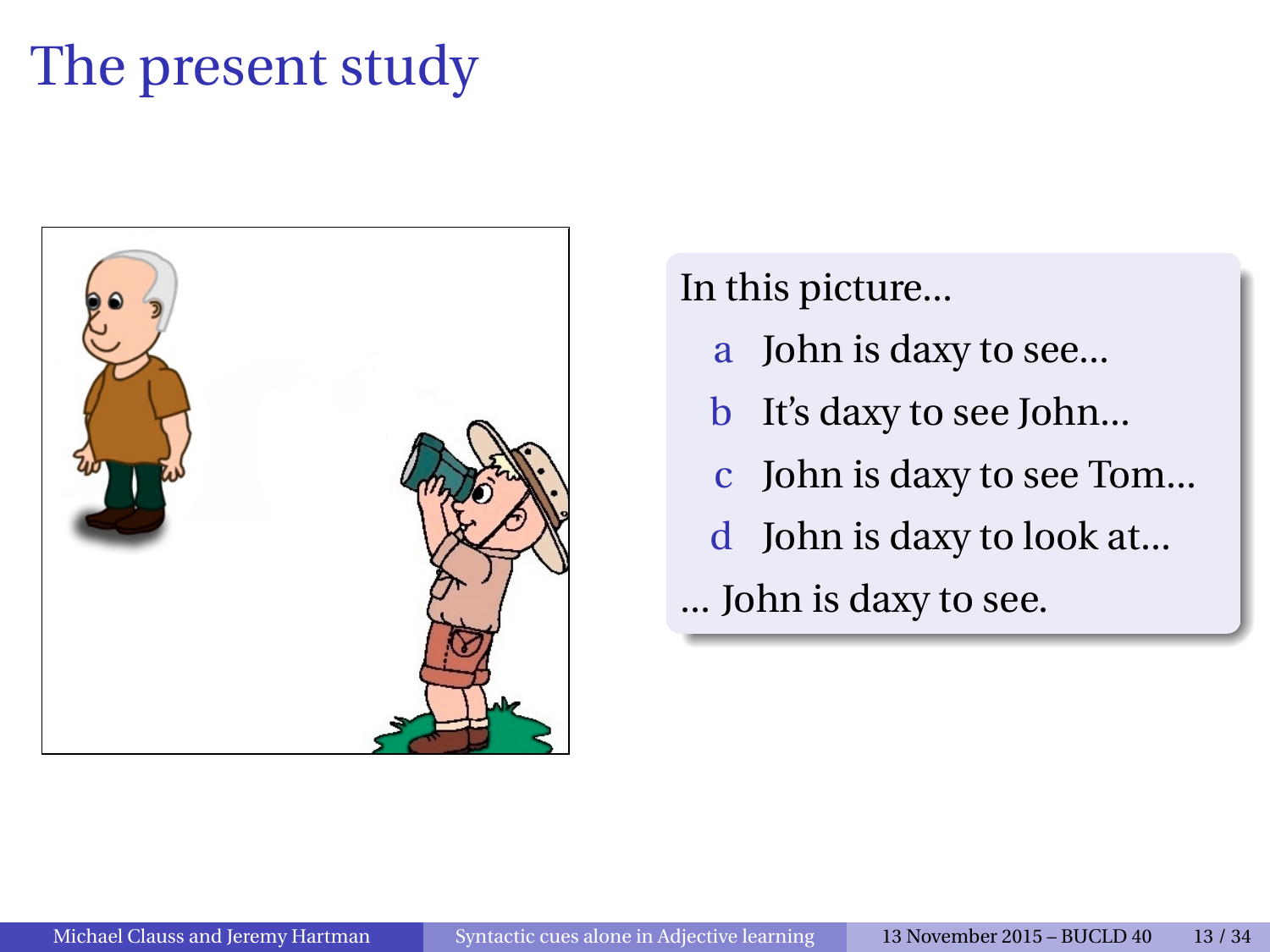#### Training items

#### • The pictures are semantically vague

This picture plausibly could be described with either a Tough or Control type adjective.

• So the only potential cues are from the form of the sentences.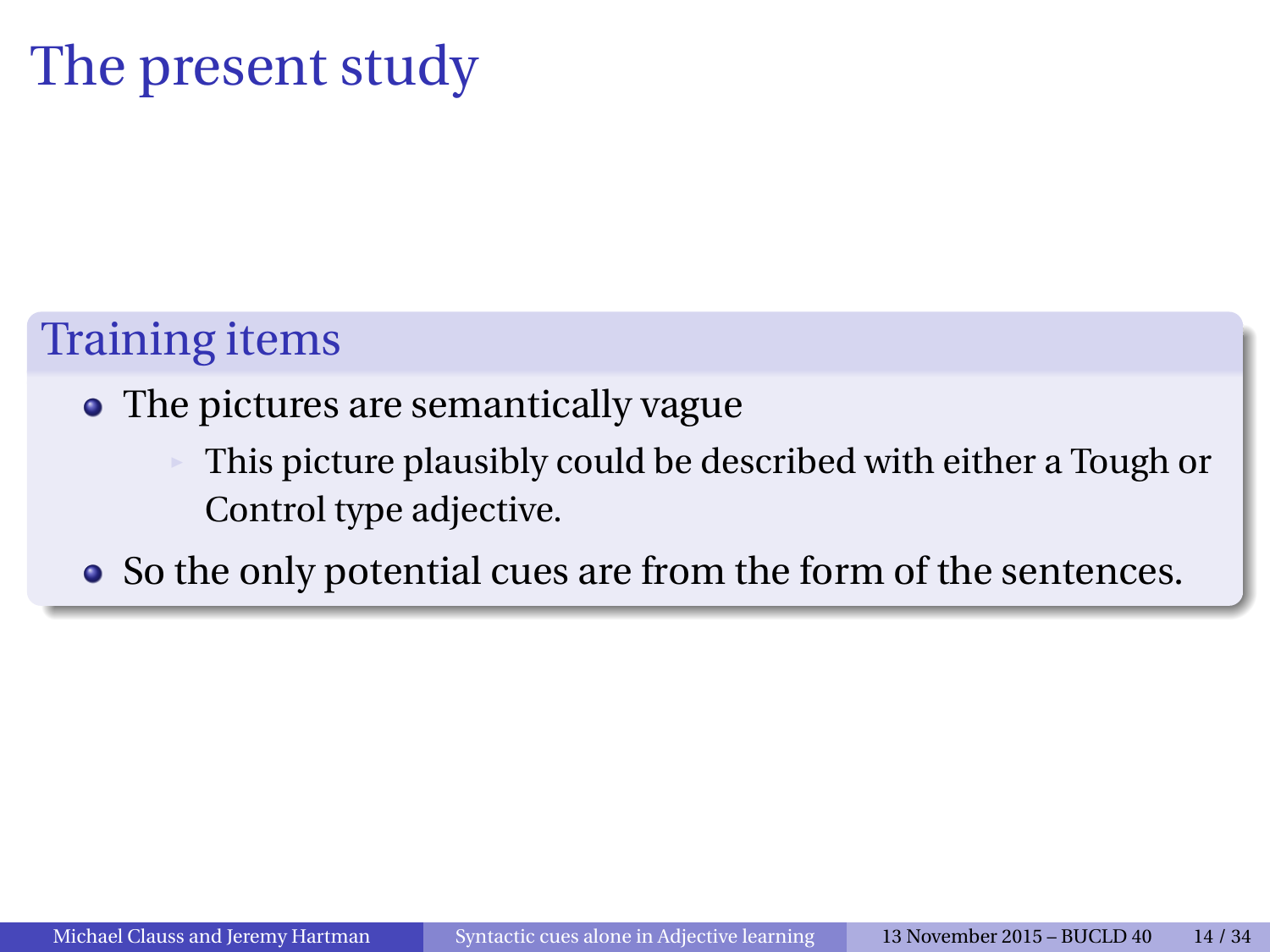#### Test items

Here's a picture of a man and a dog. Can you tell me which one is daxy to clean?



If the participant chooses the man, they have given a Subject response; If they choose the dog, they have given an Object response.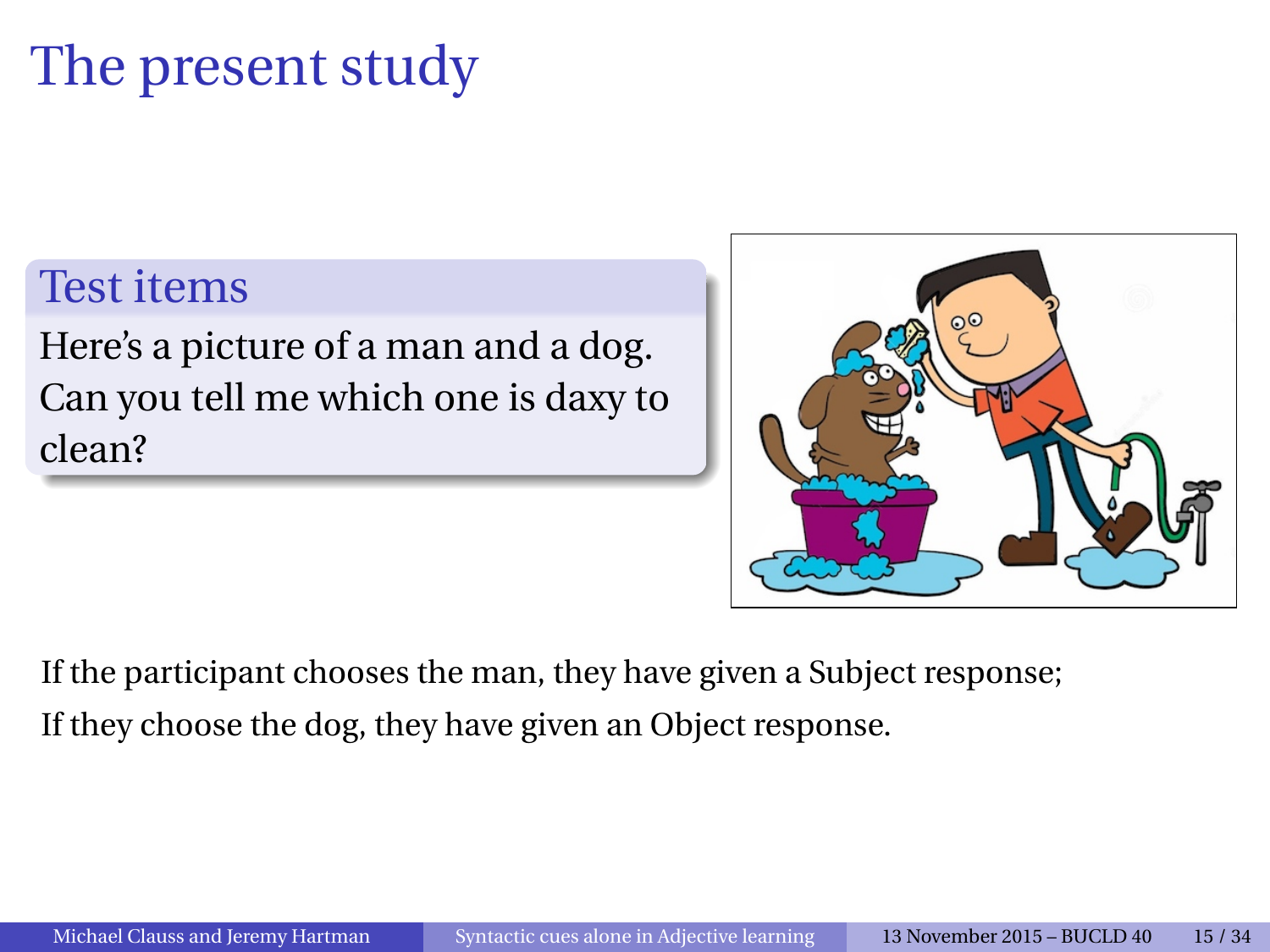Each participant saw one of the four training conditions, followed by four test items.

- Training consisted of three pictures, presented in a consistent order.
- The four test items were invariant across participants, presented in a random order.

The participants were 77 adult native English speakers (UMass undergrads) and 58 children ages 4, 5, and 6.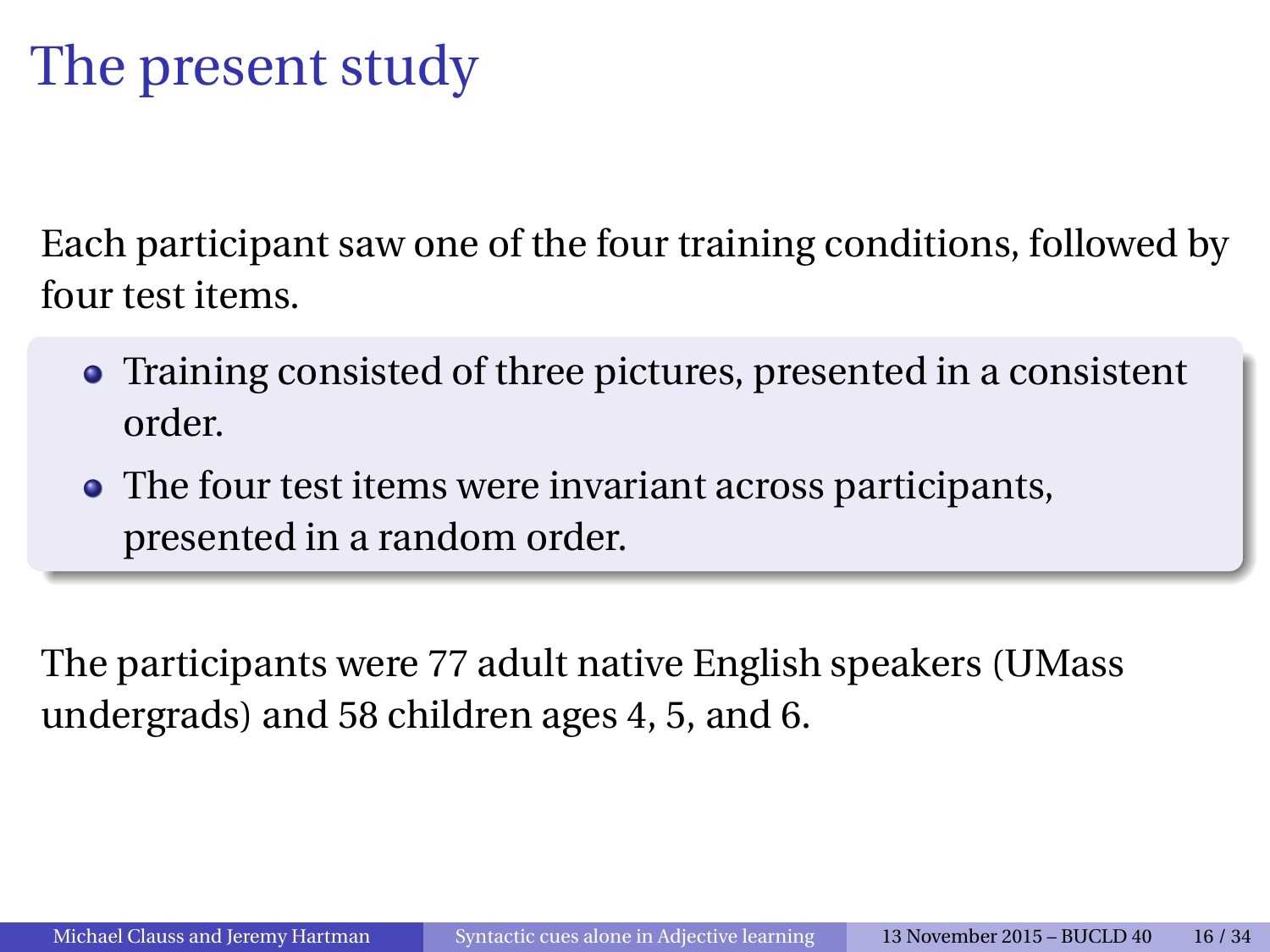The ideal result would be consistently using the disambiguating training conditions to give either 100% or 0% subject-oriented responses to the test items.

| Training             | Ambiguous Expletive Filled gap Transitive |       |      |    |
|----------------------|-------------------------------------------|-------|------|----|
| S-oriented responses | 50%                                       | $0\%$ | 100% | 0% |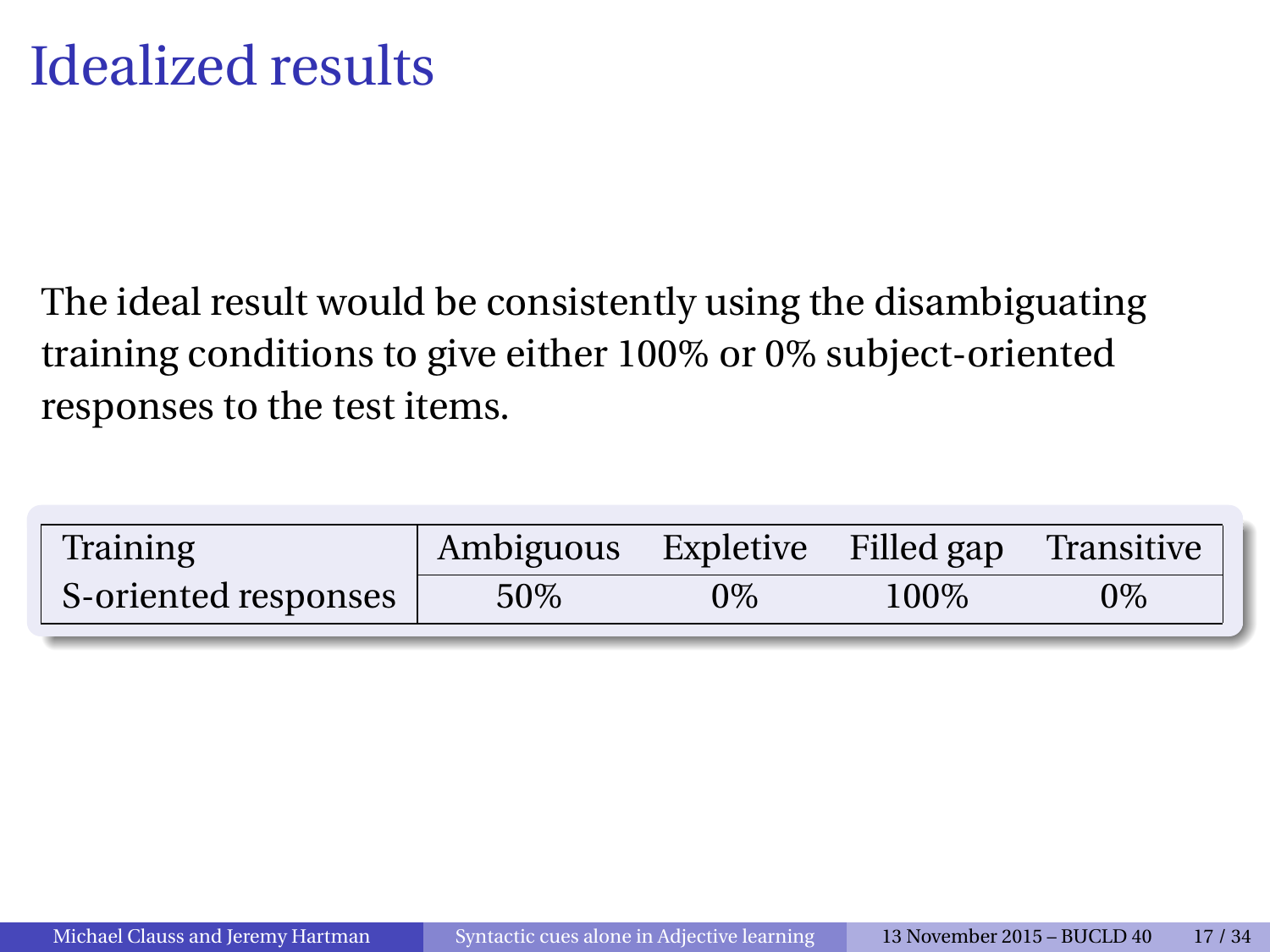### Adult results

The results we find for adults are strikingly close to the idealized results.

- Main effect of condition  $(F = 19.25, p < 001)$
- **•** Goes in expected directions
- Ambiguous condition at chance.

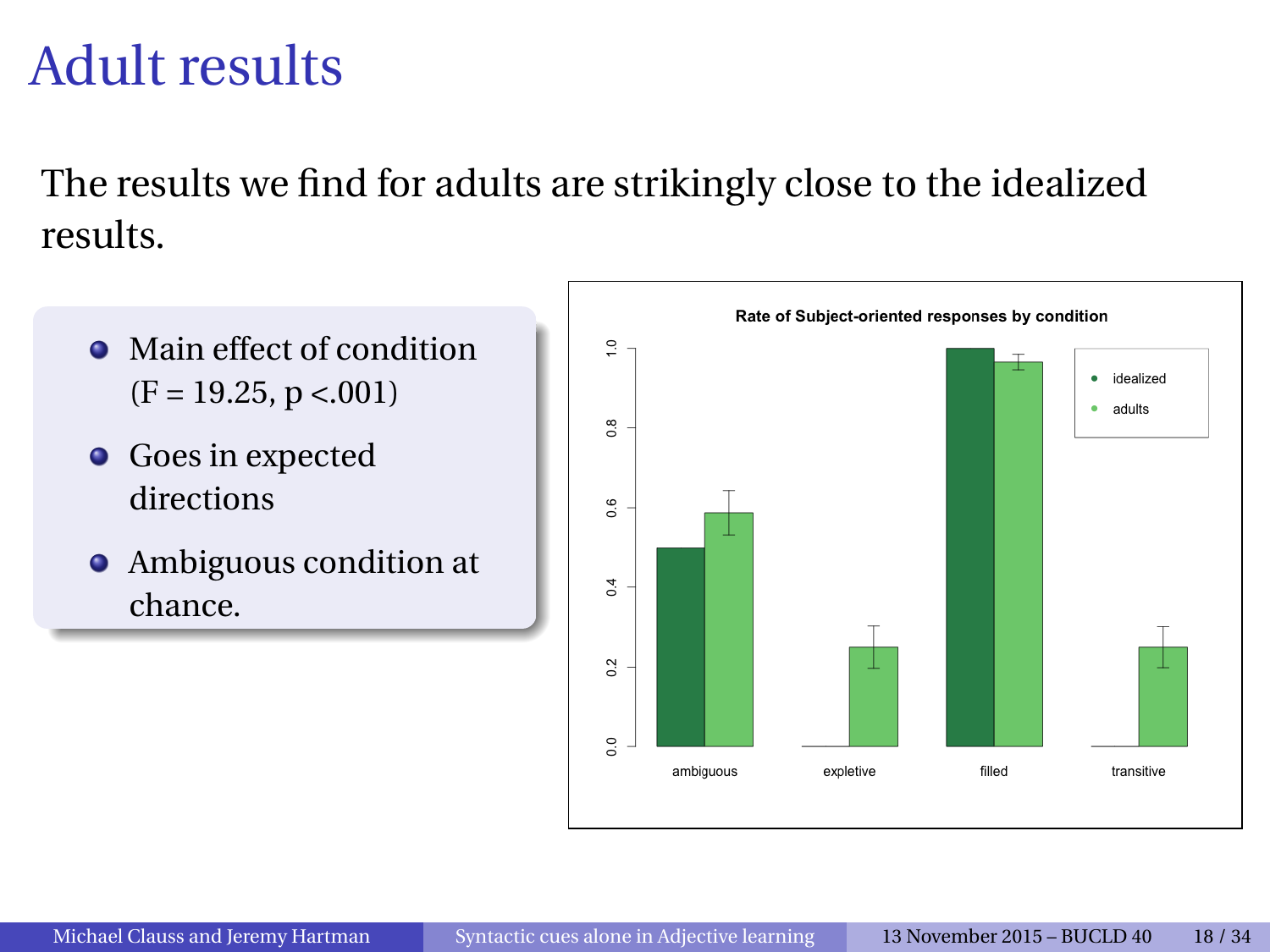# The present experiment

So we have a strong indication that adults can indeed classify adjectives based on purely syntactic information.

Now what about children?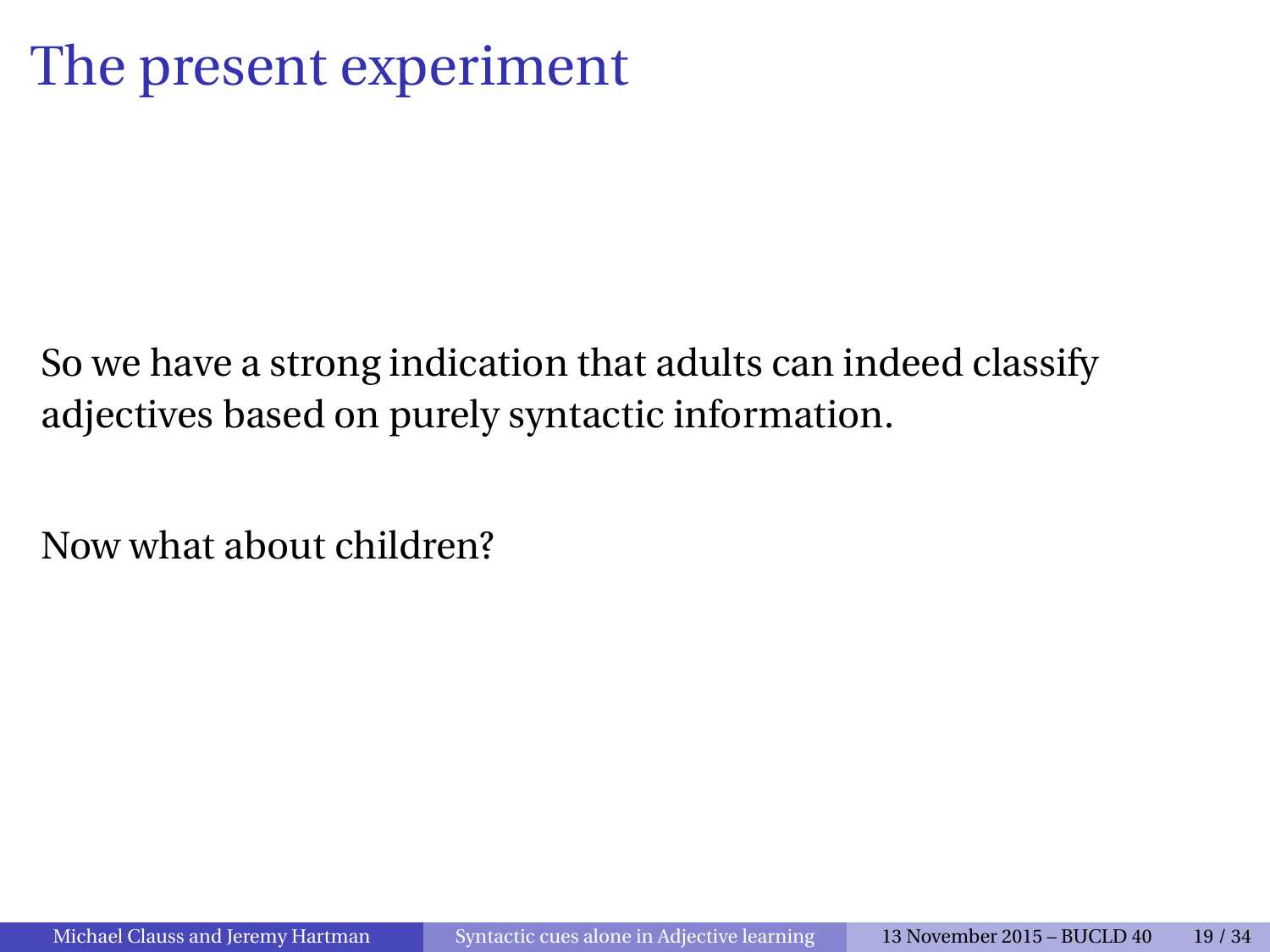Several possible results from child study:

Children are adultlike

Effect of condition, response rates comparable to adults

Children have **Strong Subject bias**

No effect of condition, close to 100% Subject responses.

#### Children have **Weak Subject bias**

Children are adultlike except for ambiguous condition, where they skew more toward Subject responses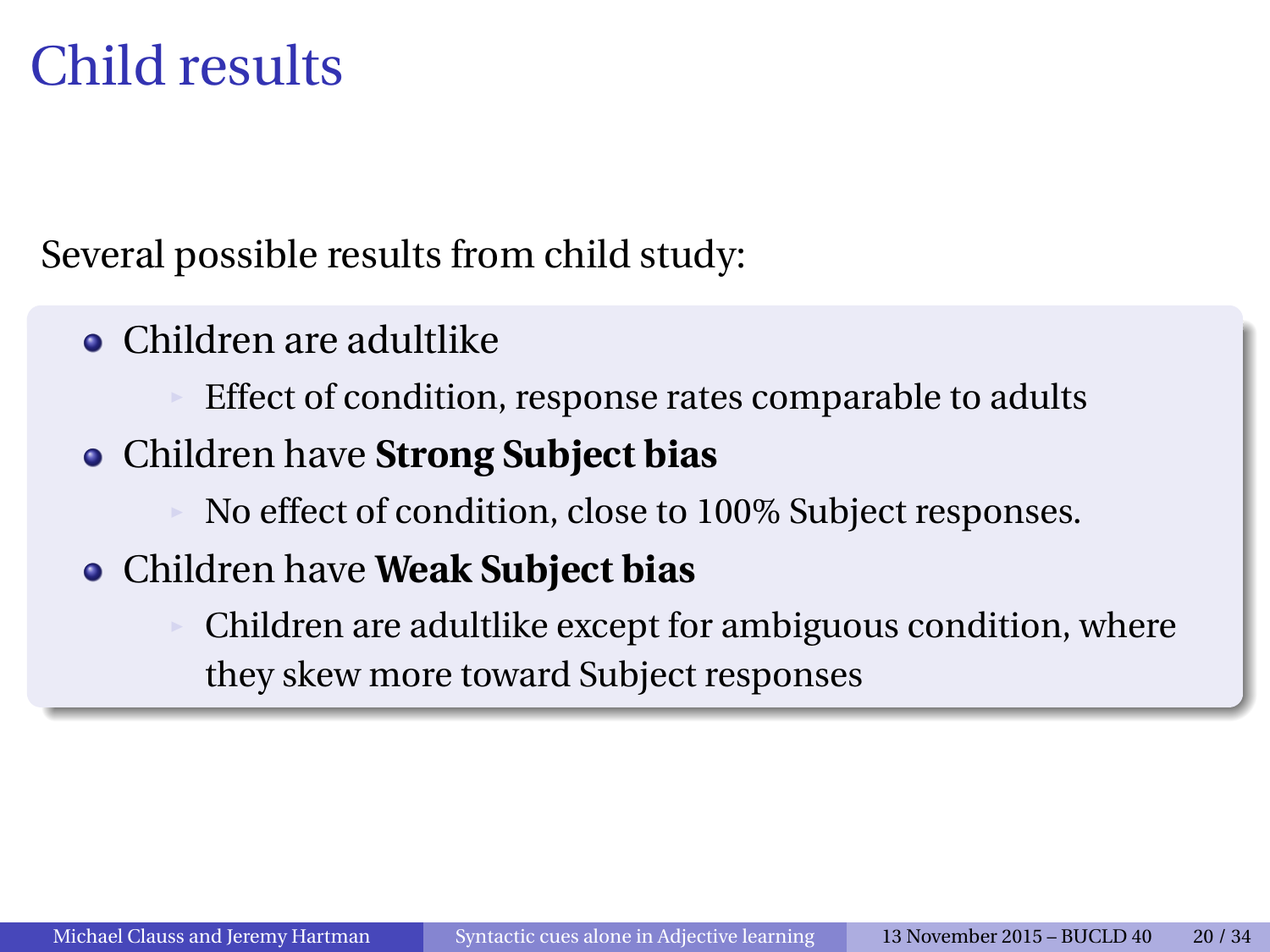#### Looking at the child data as a whole we see a strong subject bias.

- No effect of condition  $(F = 1.03, p = .39)$
- All skew toward subject
- No condition ideal.

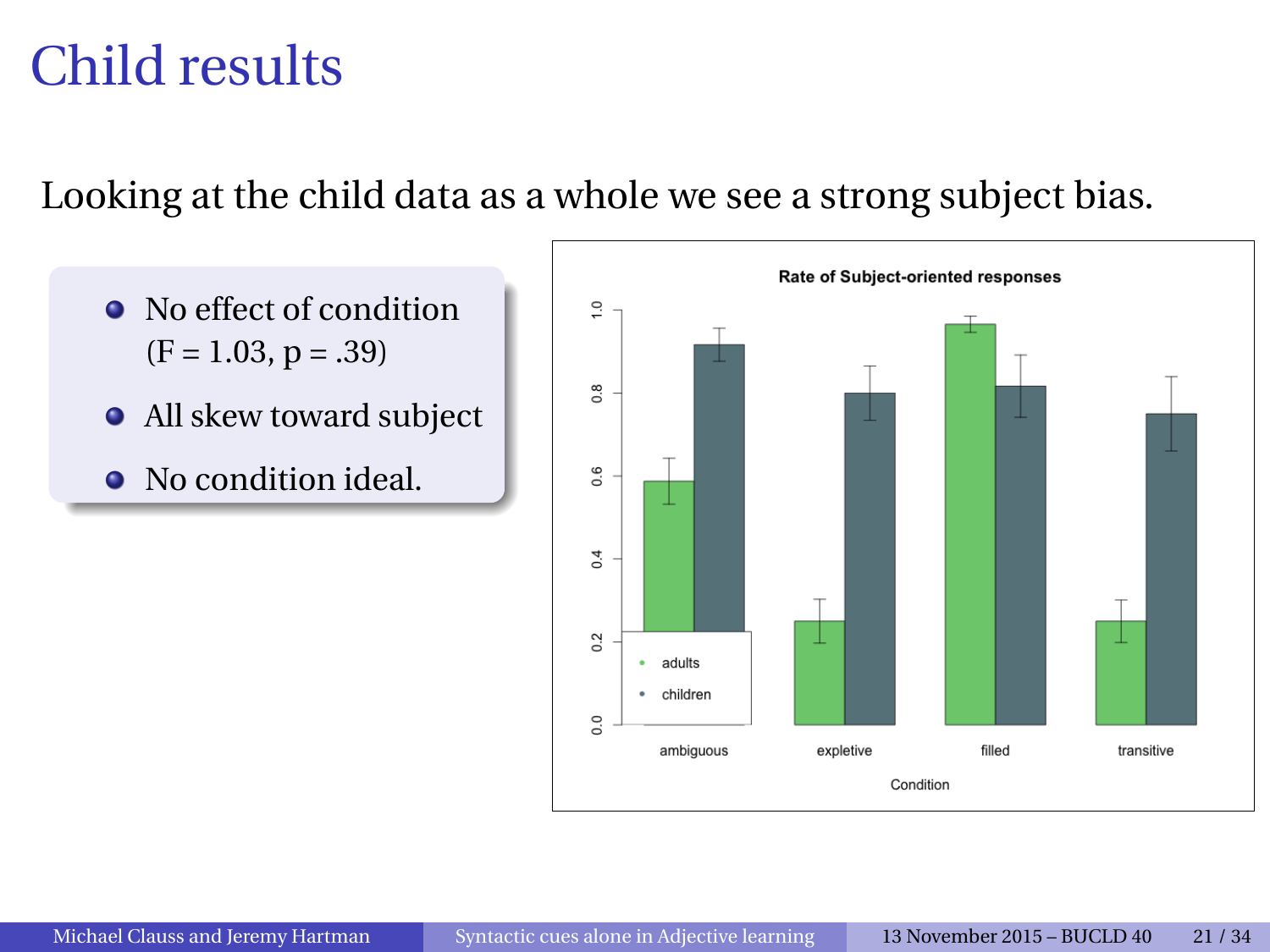Breaking the data down by age shows a slightly more complicated picture

- No effect of condition
- Marginal effect of age  $(p < .1)$ , no interaction.
- Fours show divergent behavior on Filled Gap condition
- Sixes starting to trend adultlike on unambiguous conditions.

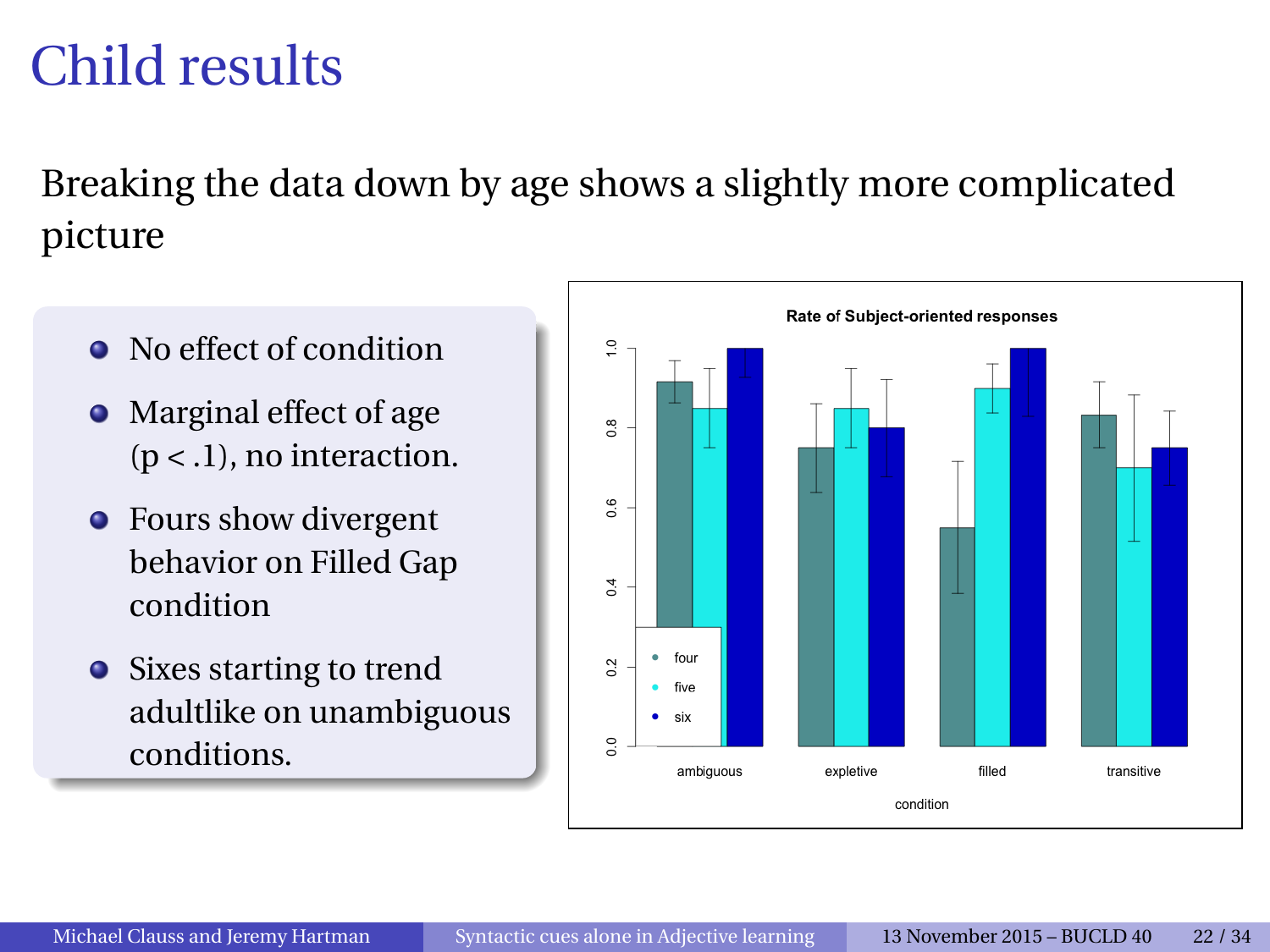We can make some preliminary generalizations about children:

- Under these conditions, the bias toward Subject interpretations seems real.
- By age six children still do not reliably use syntactic cues in disambiguating.
- But, six year olds trend in the right direction.
	- Lower rates of Subject-Oriented responses when training should prevent them.
	- Start to resemble Weak Subject Bias predictions.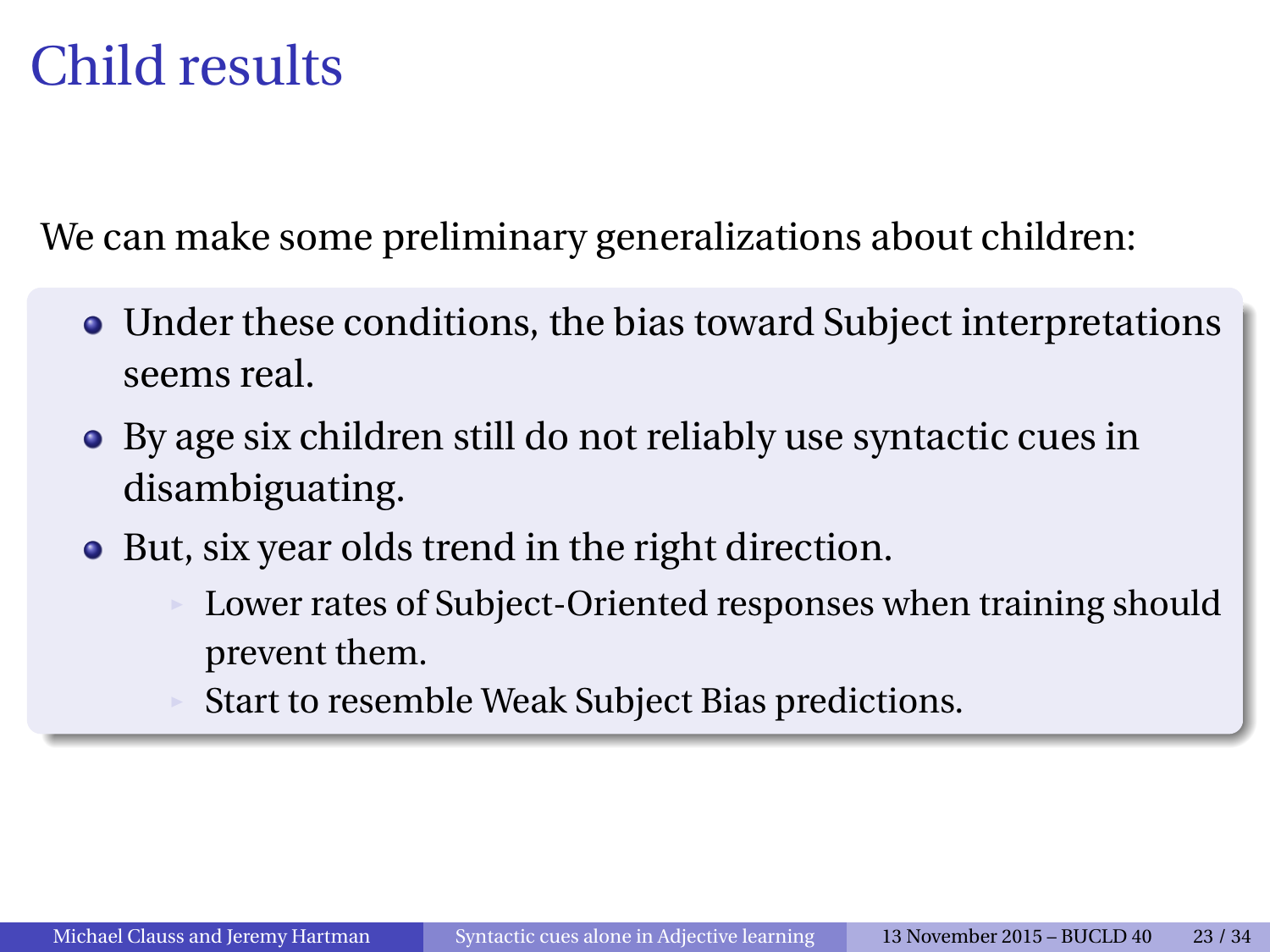Two remaining questions are:

- When do children gain the ability to give an adultlike performance?
- Can adults be prompted into *ideal* performance?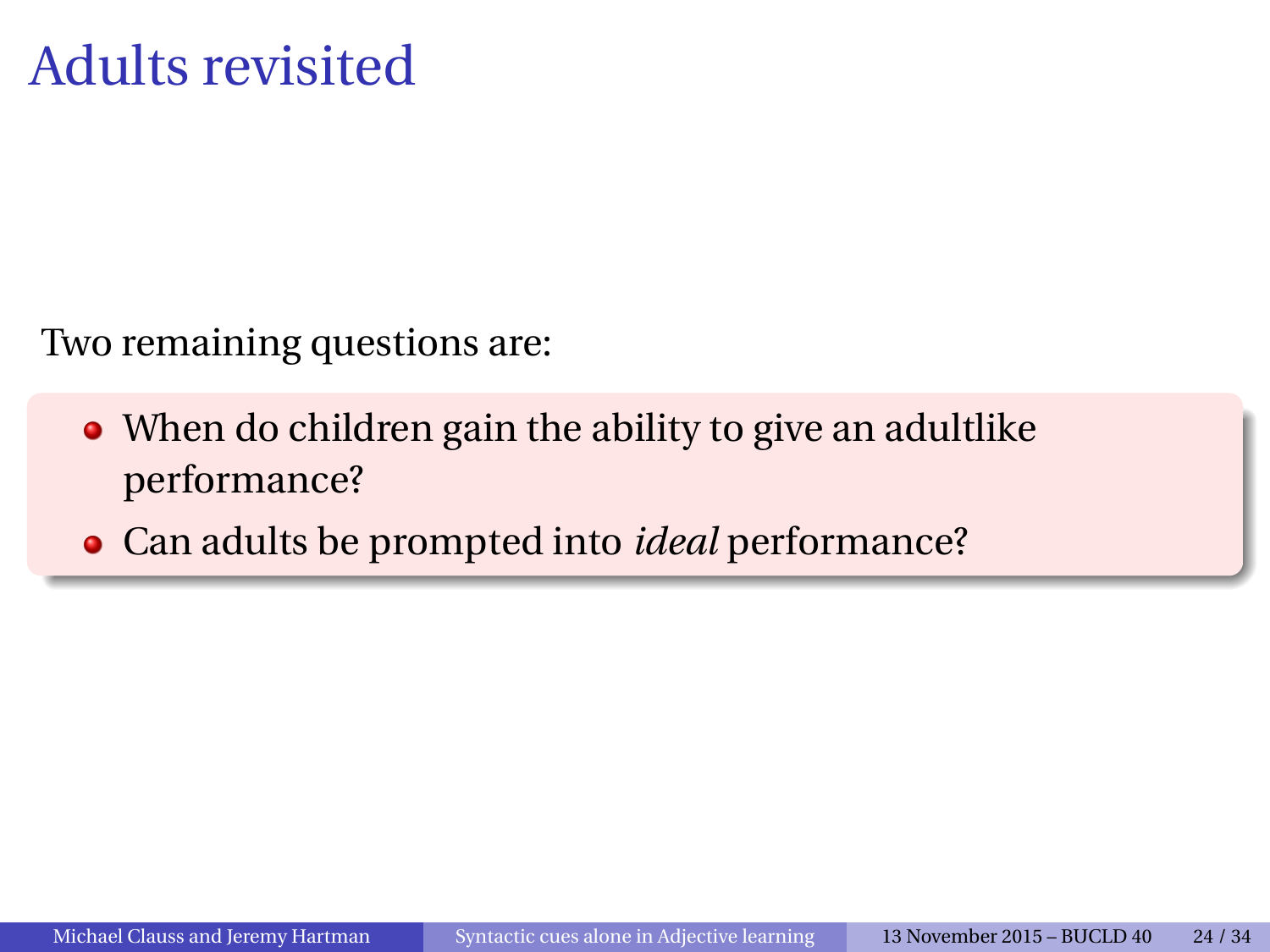# Improved training

Adults were better at learning Control adjectives than Tough adjectives.

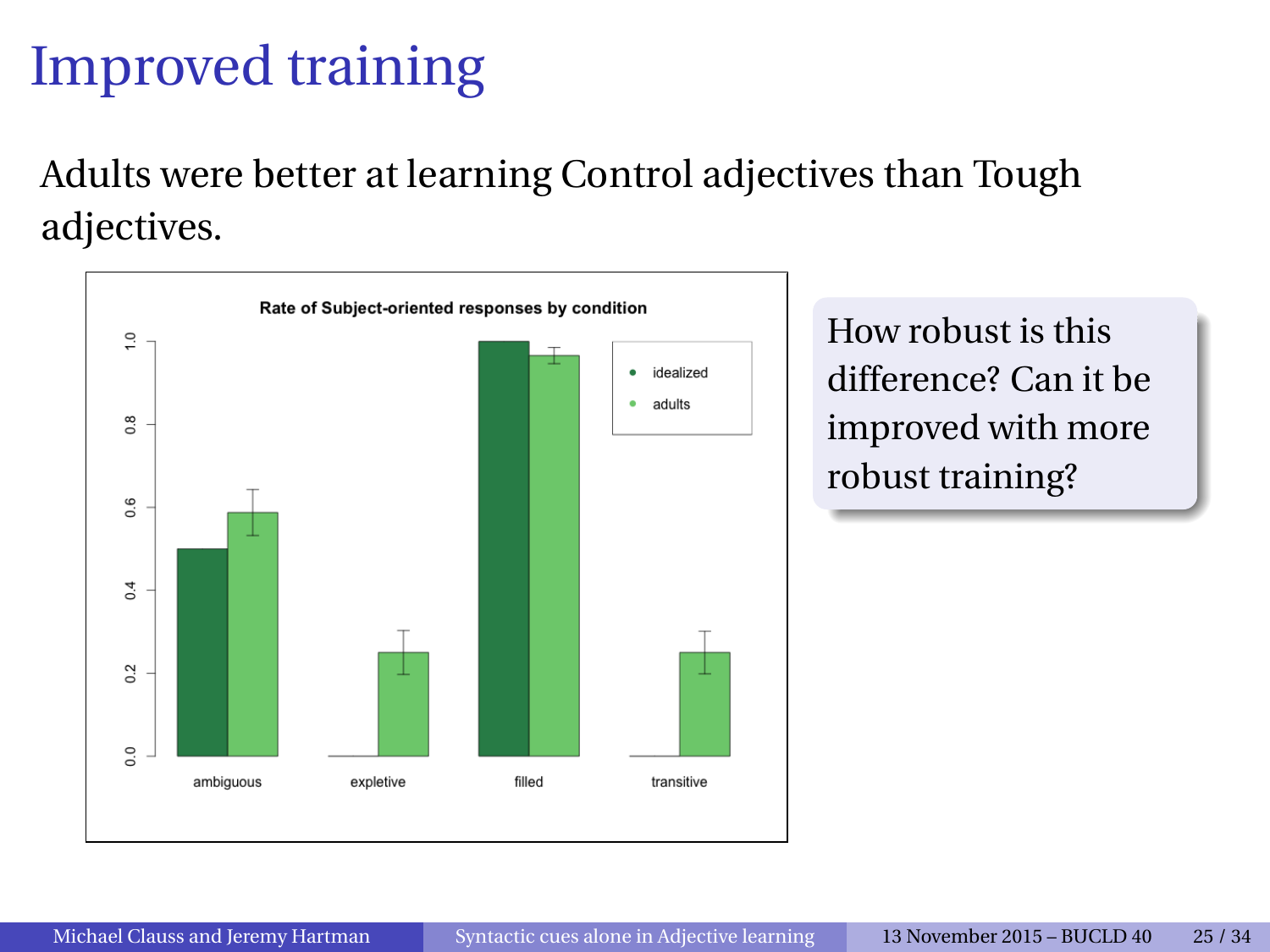# Improved training

Recall that in the original disambiguating training conditions, both unambiguous and ambiguous frames are heard:

In this picture, It's daxy to see John; John is daxy to see

Can we improve performance by repeating the disambiguating frame?

#### Two New conditions

- $\mathbf{b}'$  In this picture, It's daxy to see John (2x)
- $d'$  In this picture, John is daxy to look at  $(2x)$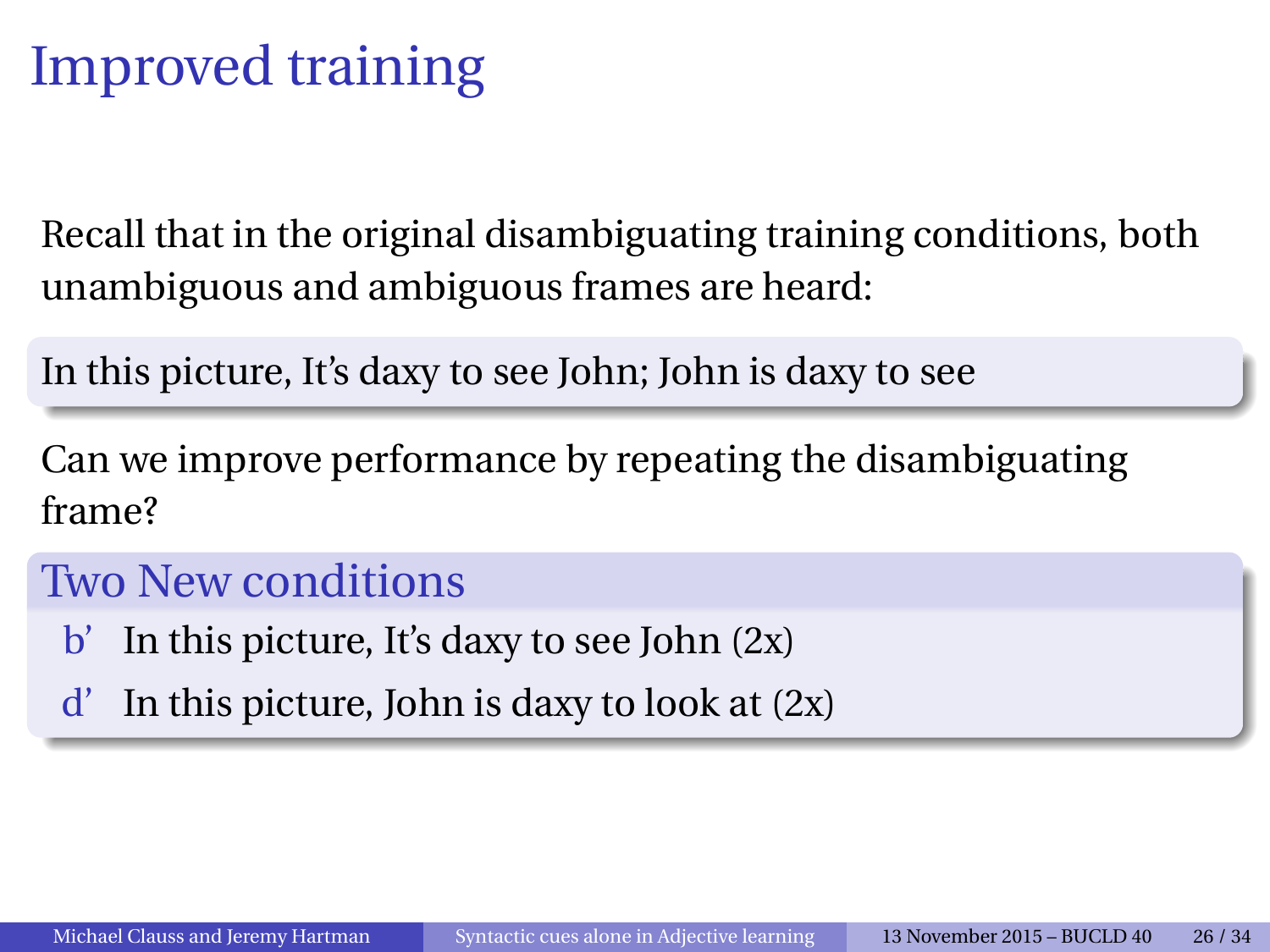# Improved training

#### The answer seems to be no.



- **•** Essentially no difference from original.
- To be determined: if this affects children's performance.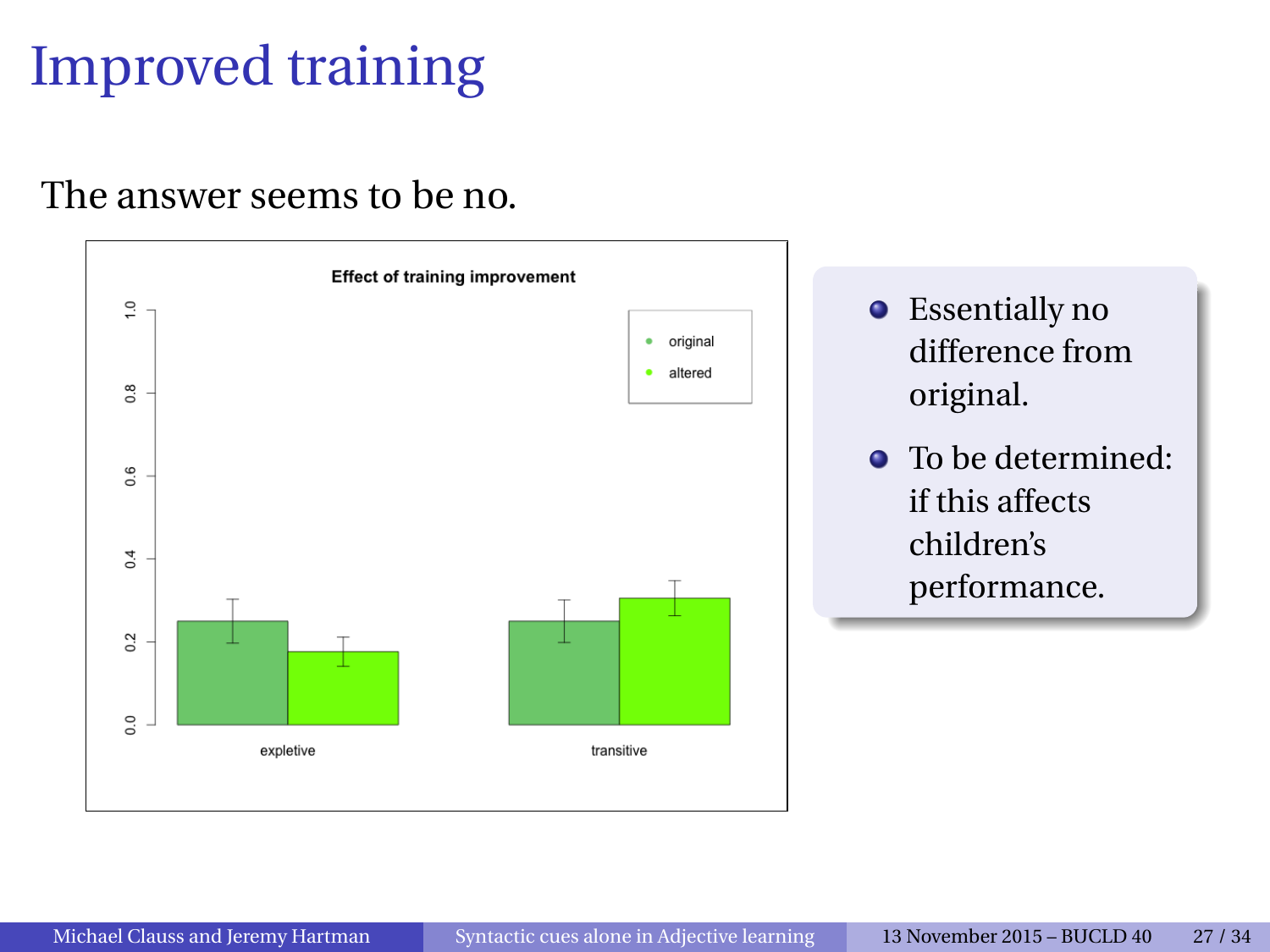# Strong Subject Bias

The results fit the **Strong Subject Bias** hypothesis.

• This could fit Becker's model

Animate DPs are treated as Subjects wherever they can be.

- Or it could support a more general model DPs are treated as Subjects wherever they can be.
- Repeating this sort of experiment manipulating animacy and related features could address this question.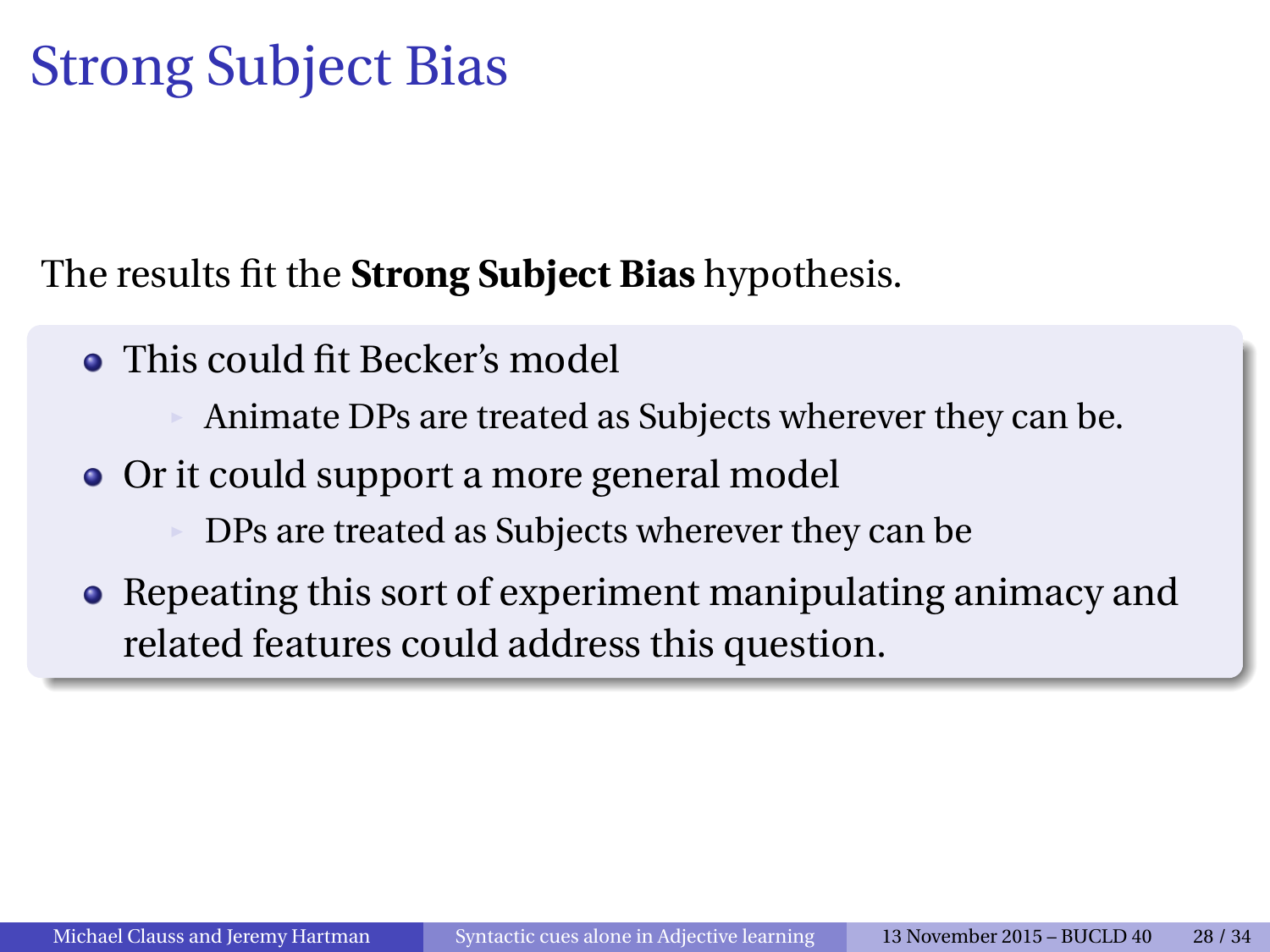# Strong Subject Bias

Important to consider a wider range of subjecthood correlates:

• Animacy

In this picture, the tree is daxy to see.

• Agency

In this picture, John is daxy to freeze

- **•** Definiteness
	- In this picture, a boy is daxy to see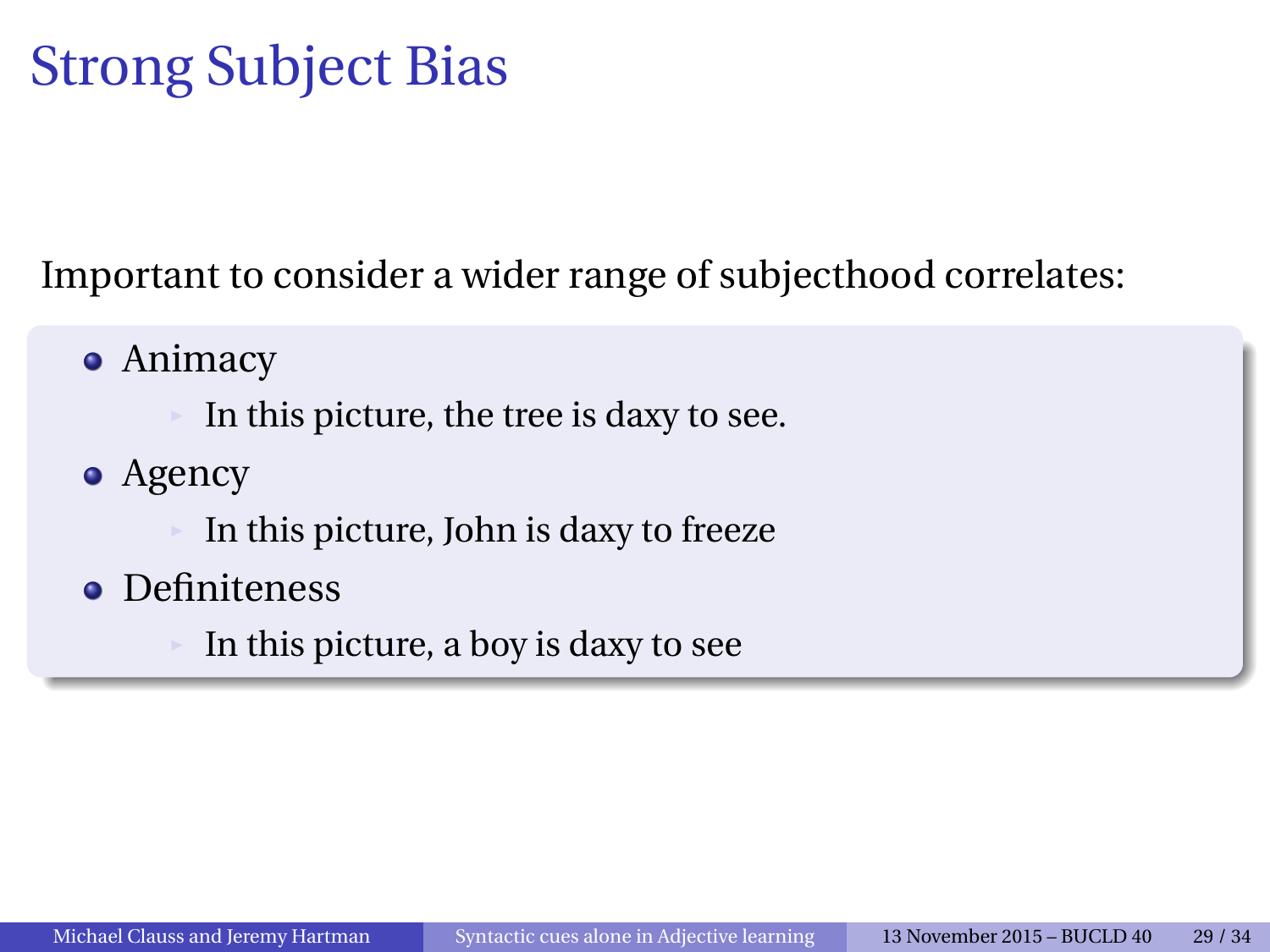# Deriving learning difficulties?

Recent work on Tough adjectives (Keine and Poole 2015a,b) has suggested that there are two different predicates 'tough',

- $\bullet$  tough<sub>*TC*</sub> takes properties as arguments
	- John is [tough to see]
	- [[tough to see (e)]<sup> $j$ </sup> = For some judge j, the set of things x such that j finds seeing x tough
- $\bullet$  tough<sub>Expl</sub> takes propositions as arguments
	- It is [tough to see John]
	- $[$ tough to see John $]$ <sup>j</sup> = For some judge j, j finds seeing John tough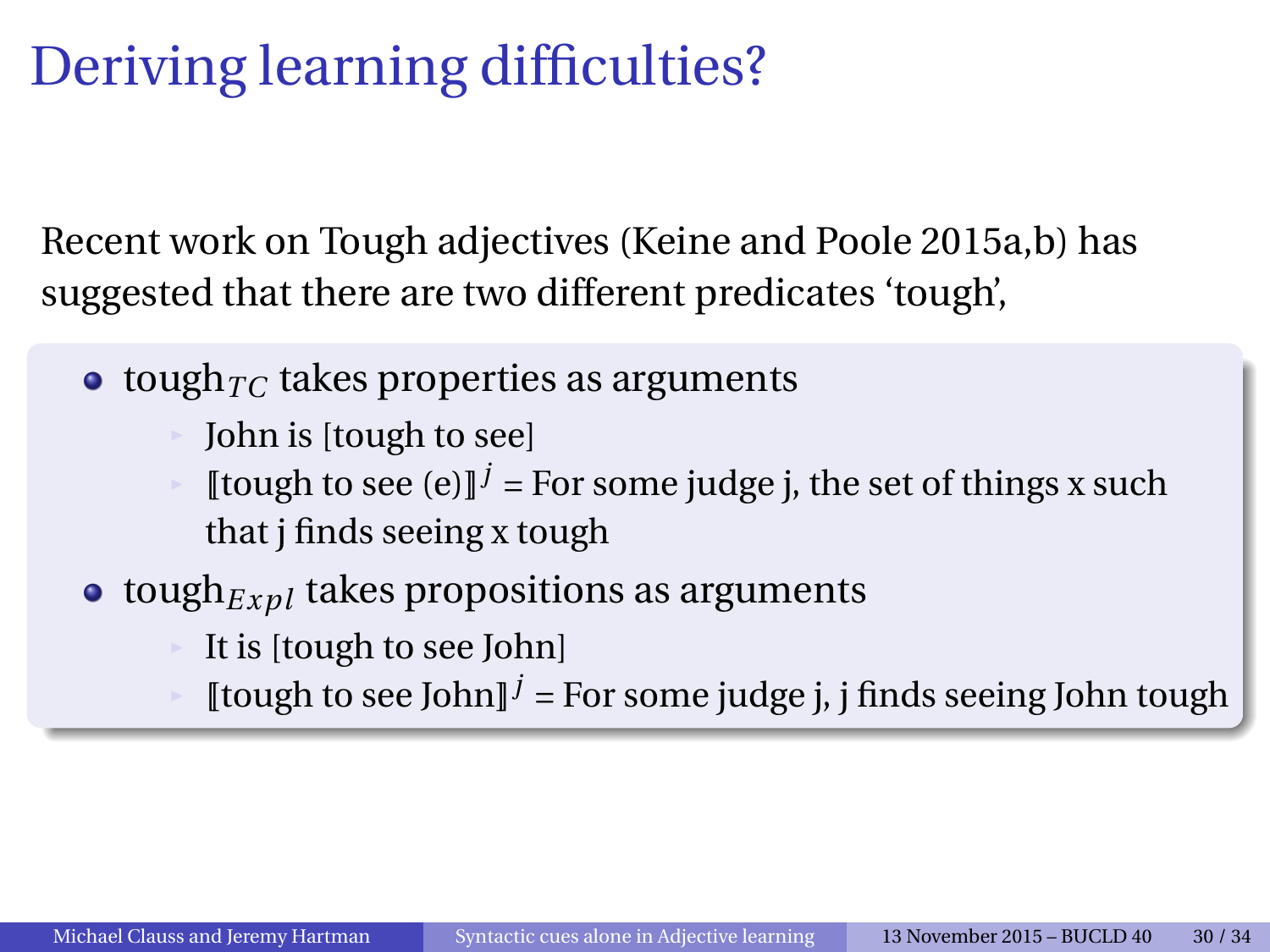# Deriving learning difficulties?

This sort of theory allows us to say that, since Adjectives in the unambiguous conditions are not necessarily the same as those in the ambiguous condition, learning from syntax is a non-trivial task.

Thus part of the difference between children in adults is ability to reason that for  $Adj_{Expl}$  there is  $Adj_{TC}$ 

However, this only predicts the results for the Expletive condition.

No need to assume different lexical items for 'John is tough to see/look at'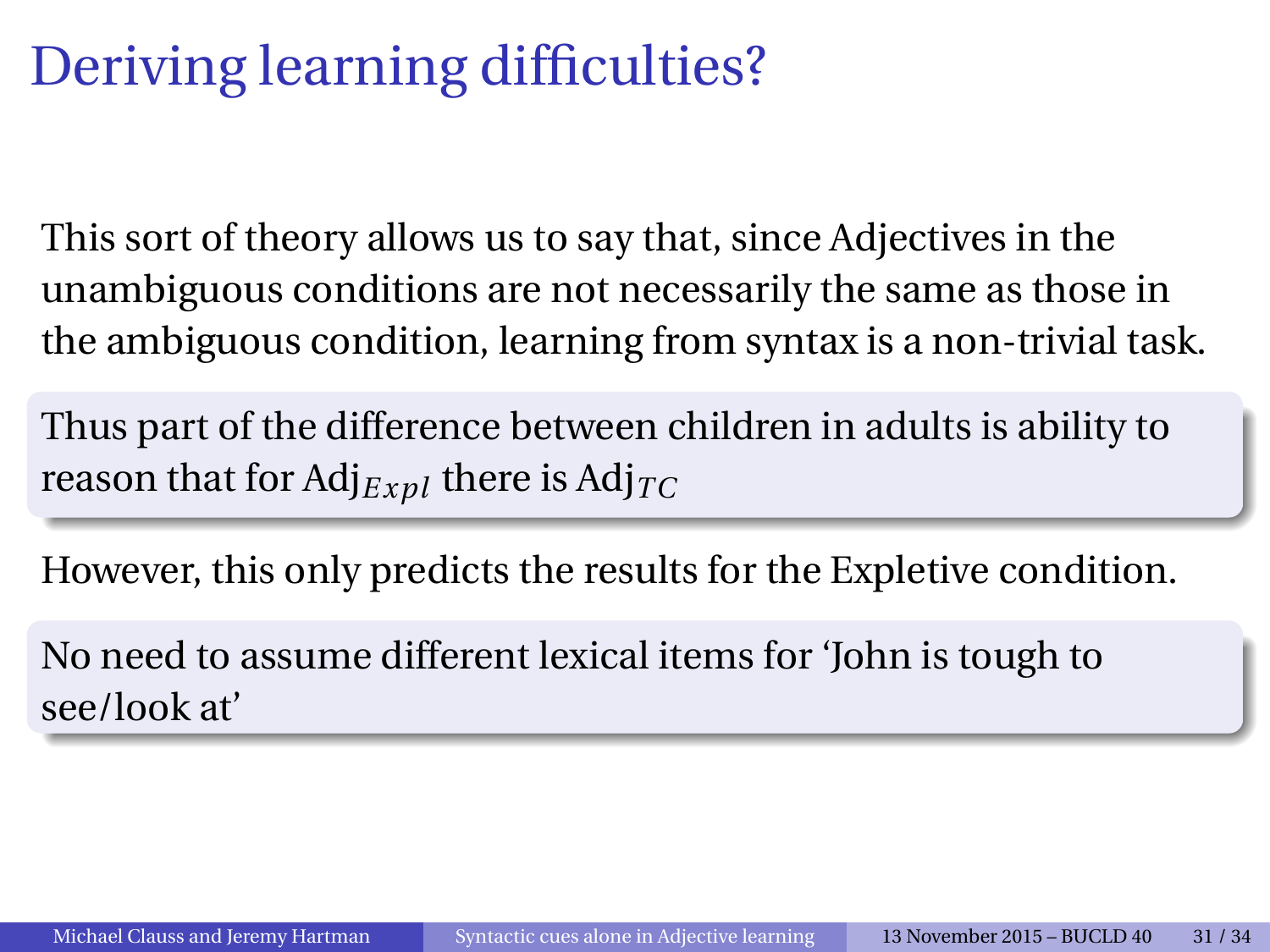# Subject Bias revisited

Becker's (2015) results demonstrated that animacy is available as a cue to syntactic type.

Children's performance differs based on animacy cues in training.

Our results underscore the **need** for such a strategy for children to learn syntactic type.

Children's performance shows no difference based on syntactic cues in training.

Animacy or something like it may be the only option for children 6 and under.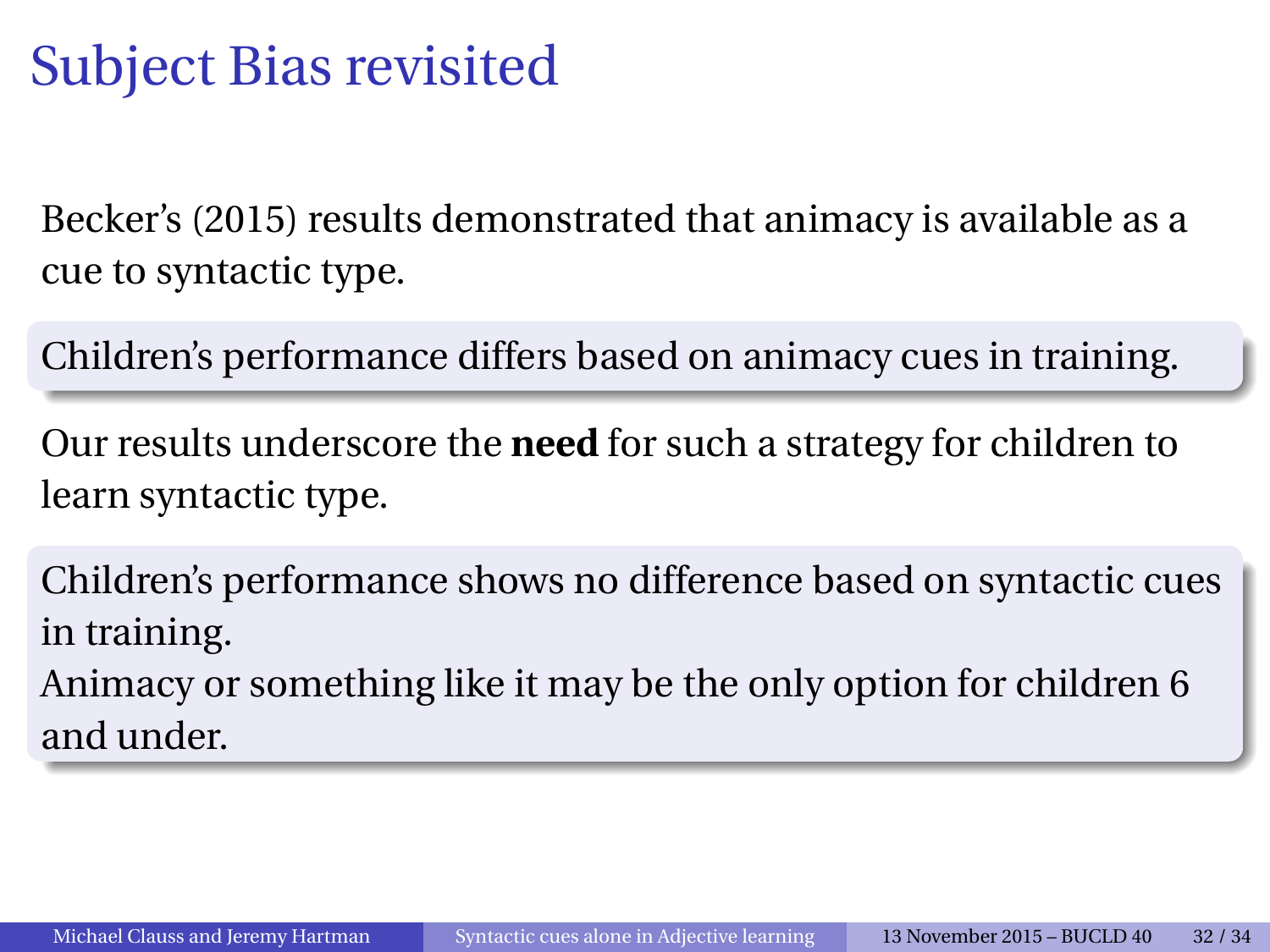For now, we can treat the Subject Bias for potentially ambiguous adjectives to be an underived property of learning.

- For children it is at least stronger than for adults
- But it seems to have some sort of realization in adult  $\bullet$ performance.